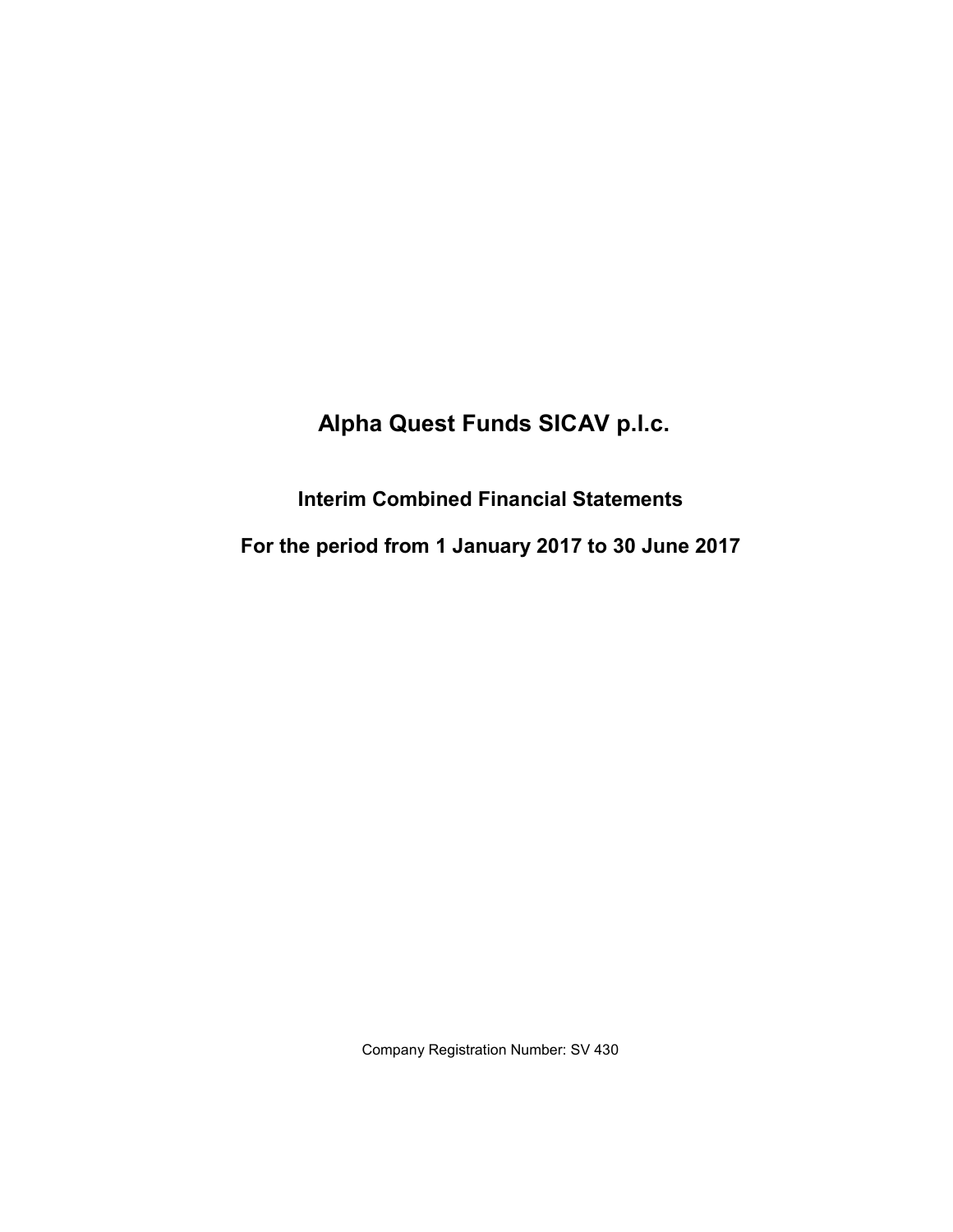# **Page**

# **Annual Report**

| Directors, Officers, and other information                                                  |                |
|---------------------------------------------------------------------------------------------|----------------|
| Interim Combined Financial Statements:                                                      |                |
| <b>Combined Statement of Financial Position</b>                                             | 2              |
| Combined Statement of Comprehensive Income                                                  | 3              |
| Combined Statement of Changes in Net Assets Attributable to<br>Holders of Redeemable Shares | 4              |
| Combined Statement of Changes in Equity                                                     | 5              |
| <b>Combined Statement of Cash Flows</b>                                                     | 6              |
| Notes to the Interim Combined Financial Statements                                          | $\overline{7}$ |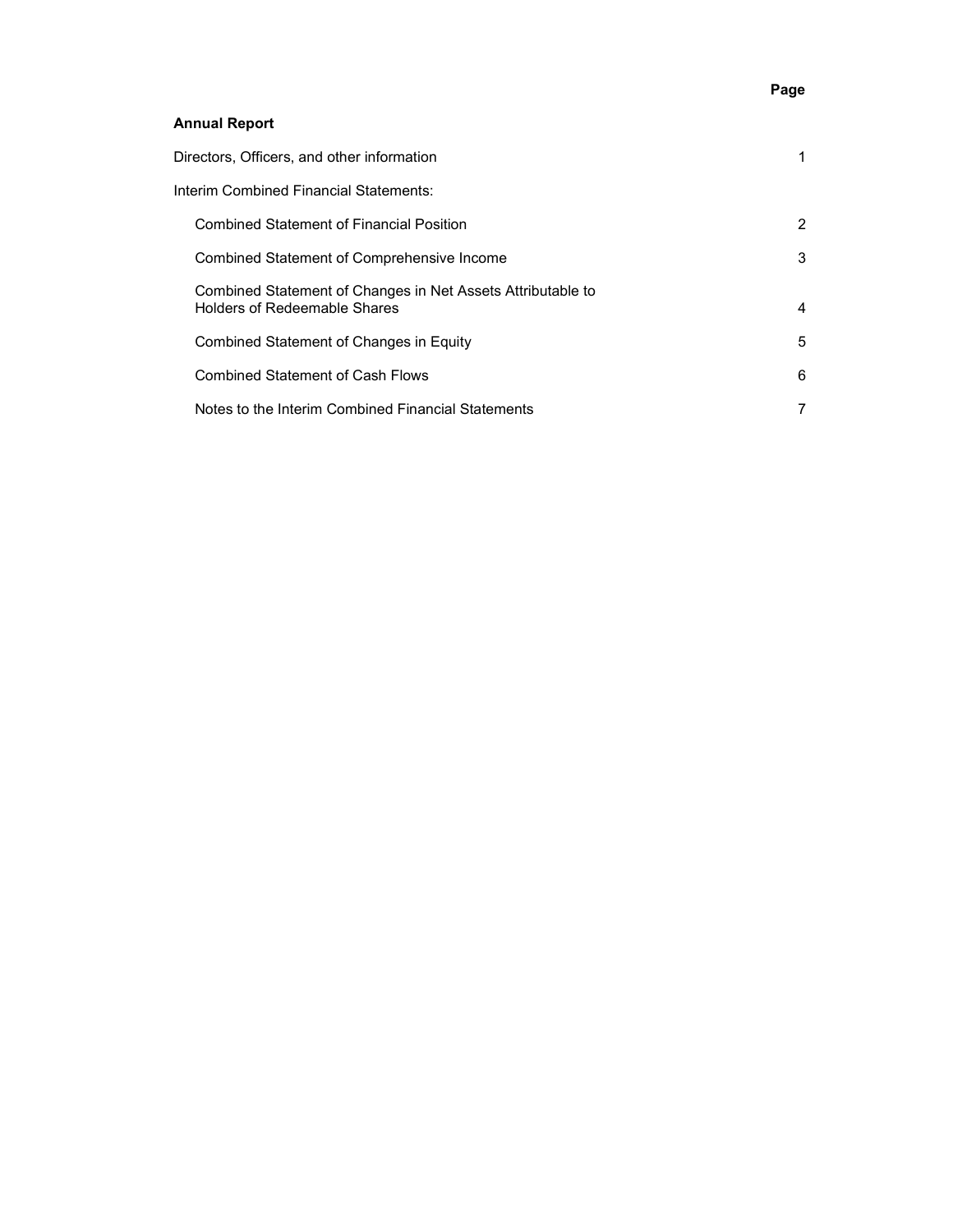# **Directors, Officers, and other information**

| <b>Directors</b>                   | Dr. Frank Chetcuti Dimech<br>Mr. Joseph Xuereb<br>Mr. Adrian Galea (resigned on 30 September 2017)<br>Mr. Michal Kosac (appointed on 11 September 2017) |
|------------------------------------|---------------------------------------------------------------------------------------------------------------------------------------------------------|
| <b>Registered Office</b>           | Level 1<br><b>Blue Harbour Business Centre</b><br>Ta Xbiex Yacht Marina<br>Ta' Xbiex XBX 1027<br>Malta                                                  |
| <b>Company Registration Number</b> | SV430                                                                                                                                                   |
| <b>Administrator and Registrar</b> | Amicorp Fund Services Malta Limited<br>Level 1<br><b>Blue Harbour Business Centre</b><br>Ta' Xbiex Yacht Marina<br>Ta' Xbiex XBX 1027<br>Malta          |
| <b>Company Secretary</b>           | Amicorp Services Limited<br>Level 1<br><b>Blue Harbour Business Centre</b><br>Ta' Xbiex Yacht Marina<br>Ta' Xbiex XBX 1027<br>Malta                     |
| <b>Investment Committee</b>        | Mr. Joseph Xuereb<br>Mr. Mark L. Zammit<br>Mr. Joseph Formosa                                                                                           |
| <b>Custodian</b>                   | Bank of Valletta p.l.c.<br><b>BOV Centre</b>                                                                                                            |
|                                    | Cannon Road<br>Santa Venera SVR 9030<br>Malta                                                                                                           |
| <b>Statutory Auditors</b>          | <b>KPMG</b><br>Portico Building<br>Marina Street<br>Pieta PTA 9044<br>Malta                                                                             |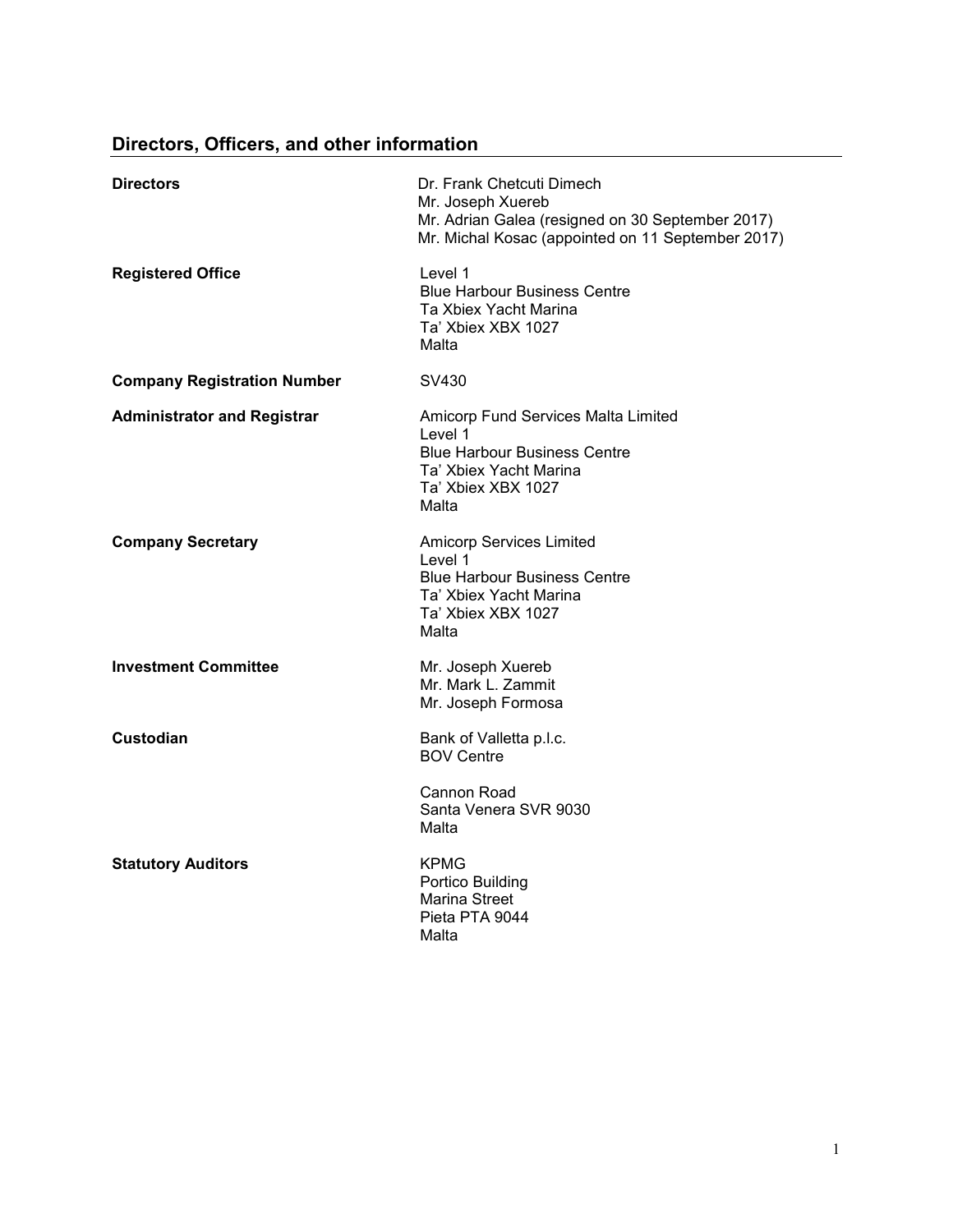## **Alpha Quest Funds SICAV p.l.c. Combined Statement of Financial Position**

**As at 30 June 2017**

|                                                         | <b>Combined</b> | <b>Alpha Quest</b><br><b>Funds SICAV</b><br>plc | <b>Alpha Quest</b><br><b>Balanced</b><br><b>Fund</b> | <b>Alpha Quest</b><br>Opportunity<br><b>Fund</b> |
|---------------------------------------------------------|-----------------|-------------------------------------------------|------------------------------------------------------|--------------------------------------------------|
|                                                         | 30-Jun-17       | 30-Jun-17                                       | 30-Jun-17                                            | 30-Jun-17                                        |
|                                                         | <b>EUR</b>      | <b>EUR</b>                                      | <b>EUR</b>                                           | <b>EUR</b>                                       |
| <b>Assets</b>                                           |                 |                                                 |                                                      |                                                  |
| <b>Current assets</b>                                   |                 |                                                 |                                                      |                                                  |
| Cash and cash equivalents                               | 1,542,488       | 1,000                                           | 87,285                                               | 1,454,203                                        |
| Financial assets at fair value through profit or loss   | 12,498,387      |                                                 |                                                      | 17,475,417                                       |
| Other receivables                                       | 6,405,339       |                                                 | 6,405,339                                            | 2,658,465                                        |
| <b>Restitution points</b>                               | 18,233,380      |                                                 | 18,233,380                                           |                                                  |
| <b>Total assets</b>                                     | 38,679,595      | 1,000                                           | 24,726,004                                           | 21,588,084                                       |
| <b>Equity and Liabilities</b>                           |                 |                                                 |                                                      |                                                  |
| <b>Share Capital and Reserves</b>                       |                 |                                                 |                                                      |                                                  |
| <b>Share Capital</b>                                    | 1,000           | 1,000                                           |                                                      |                                                  |
| <b>Accumulated losses</b>                               | (11, 180)       | (11, 180)                                       |                                                      |                                                  |
| <b>Total equity</b>                                     | (10, 180)       | (10, 180)                                       |                                                      |                                                  |
| <b>Current liabilities</b>                              |                 |                                                 |                                                      |                                                  |
| Bonds issued                                            | 13,052,259      |                                                 | 18,029,288                                           |                                                  |
| Other payables                                          | 1,861,517       | 11,180                                          | 1,204,340                                            | 645,996                                          |
| Net assets attributable to holders of redeemable shares | 23,776,000      |                                                 | 5,492,376                                            | 20,942,087                                       |
| <b>Total liabilities</b>                                | 38,689,775      | 11,180                                          | 24,726,004                                           | 21,588,084                                       |
| <b>Total equity and liabilities</b>                     | 38,679,595      | 1,000                                           | 24,726,004                                           | 21,588,084                                       |

The accompanying notes are an integral part of these interim combined financial statements.

The interim combined financial statements on pages 2 to 21 were approved and authorised for issue by the Board of Directors on 13 October 2017 and were signed on its behalf by:

Mr. Michal Kosac Mr. Joseph Xuereb Director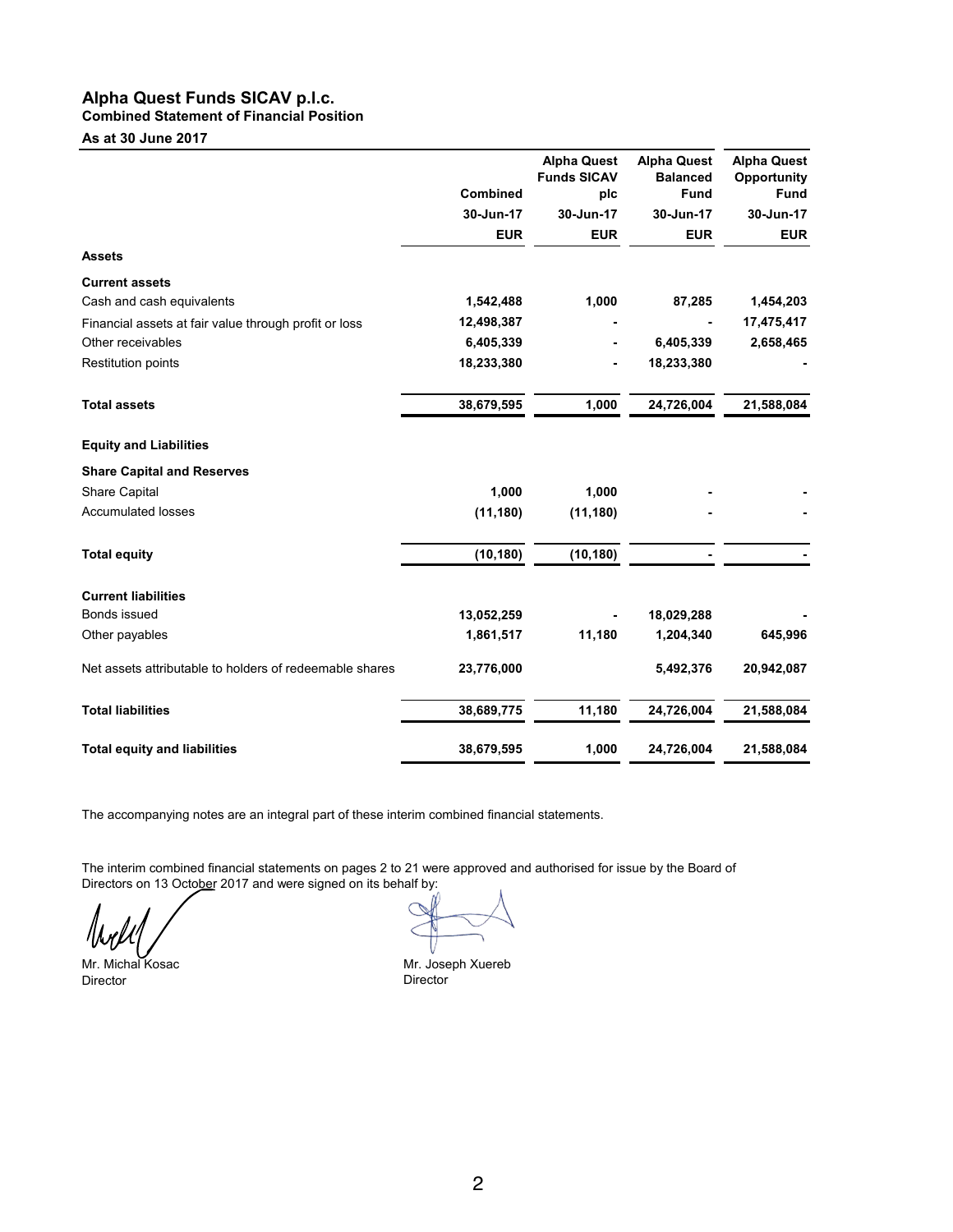## **Alpha Quest Funds SICAV p.l.c. Combined Statement of Comprehensive Income**

## **For the period ended 30 June 2016**

|                                                                                |                 | <b>Alpha Quest</b> |                      | <b>Alpha Quest</b> |
|--------------------------------------------------------------------------------|-----------------|--------------------|----------------------|--------------------|
|                                                                                |                 | <b>Funds SICAV</b> | <b>Alpha Quest</b>   | Opportunity        |
|                                                                                | <b>Combined</b> | plc                | <b>Balanced Fund</b> | <b>Fund</b>        |
|                                                                                | 30-Jun-17       | 30-Jun-17          | 30-Jun-17            | 30-Jun-17          |
|                                                                                | <b>EUR</b>      | <b>EUR</b>         | <b>EUR</b>           | <b>EUR</b>         |
| <b>Income</b>                                                                  |                 |                    |                      |                    |
| Net gain on financial assets at fair value                                     |                 |                    |                      |                    |
| through profit or loss                                                         | 4,987,646       |                    | 3,579,782            | 1,407,864          |
| Interest income                                                                | 117,501         |                    |                      | 236,328            |
|                                                                                | 538,266         |                    |                      | 538,266            |
| Net investment income                                                          | 5,643,413       |                    | 3,579,782            | 2,182,457          |
| <b>Expenditure</b>                                                             |                 |                    |                      |                    |
| Interest expense                                                               | (277, 422)      |                    | (396, 248)           |                    |
| <b>FX losses</b>                                                               | (707, 091)      |                    | (707, 091)           |                    |
| Other operating expenses                                                       | (2,223,826)     |                    | (1,404,301)          | (819, 525)         |
| <b>Total operating expenses</b>                                                | (3, 208, 338)   |                    | (2,507,639)          | (819, 525)         |
| Loss for the period                                                            | 2,435,075       |                    | 1,072,143            | 1,362,932          |
| Net increase/(decrease) in net assets<br>attributable to holders of redeemable |                 |                    |                      |                    |
| shares                                                                         | 2,435,075       |                    | 1,072,143            | 1,362,932          |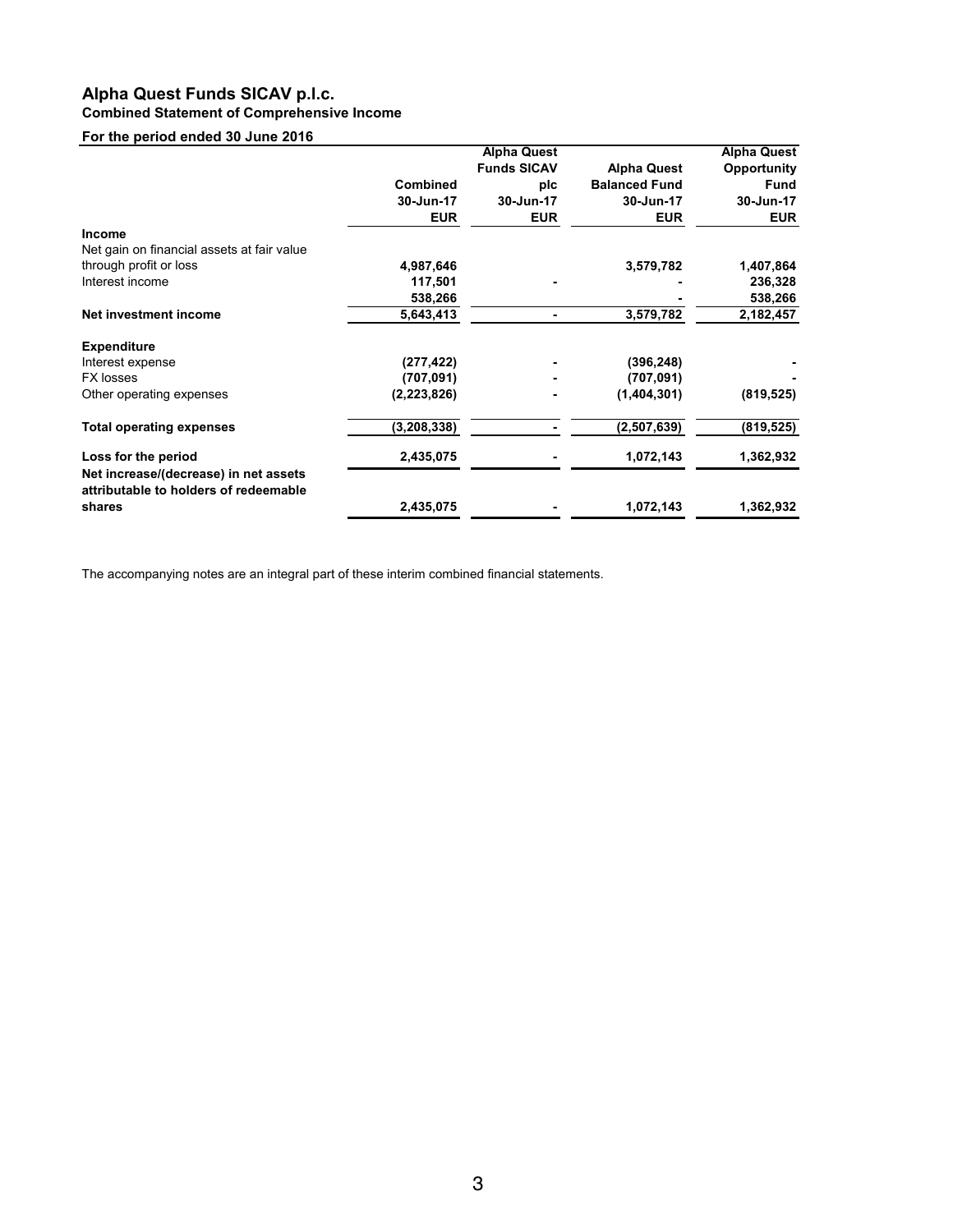**Combined Statement of Changes in Net Assets Attributable to Holders of Redeemable Shares**

## **For the period ended 30 June 2017**

|                                                                   | <b>Alpha Quest</b><br><b>Balanced Fund</b> | <b>Alpha Quest</b><br>Opportunity<br><b>Fund</b> |
|-------------------------------------------------------------------|--------------------------------------------|--------------------------------------------------|
|                                                                   | 30-Jun-17                                  | 30-Jun-17                                        |
|                                                                   | <b>EUR</b>                                 | <b>EUR</b>                                       |
| Balance as at the beginning of the period                         | 4,420,233                                  | 6,906,885                                        |
| Issue of redeemable shares during the period                      |                                            | 19,672,270                                       |
| Redemption of redeemable shares during the period                 |                                            | (7,000,000)                                      |
| Transactions with holders of redeemable shares                    | 4,420,233                                  | 19,579,155                                       |
| Capital raised from                                               |                                            |                                                  |
| Increase/(decrease) in net assets attributable to holders of      |                                            |                                                  |
| redeemable shares                                                 | 1,072,143                                  | 1,362,932                                        |
| Effects of exchange rate changes                                  |                                            |                                                  |
| Net assets as at the end of the period attributable to holders of |                                            |                                                  |
| redeemable shares                                                 | 5,492,376                                  | 20,942,087                                       |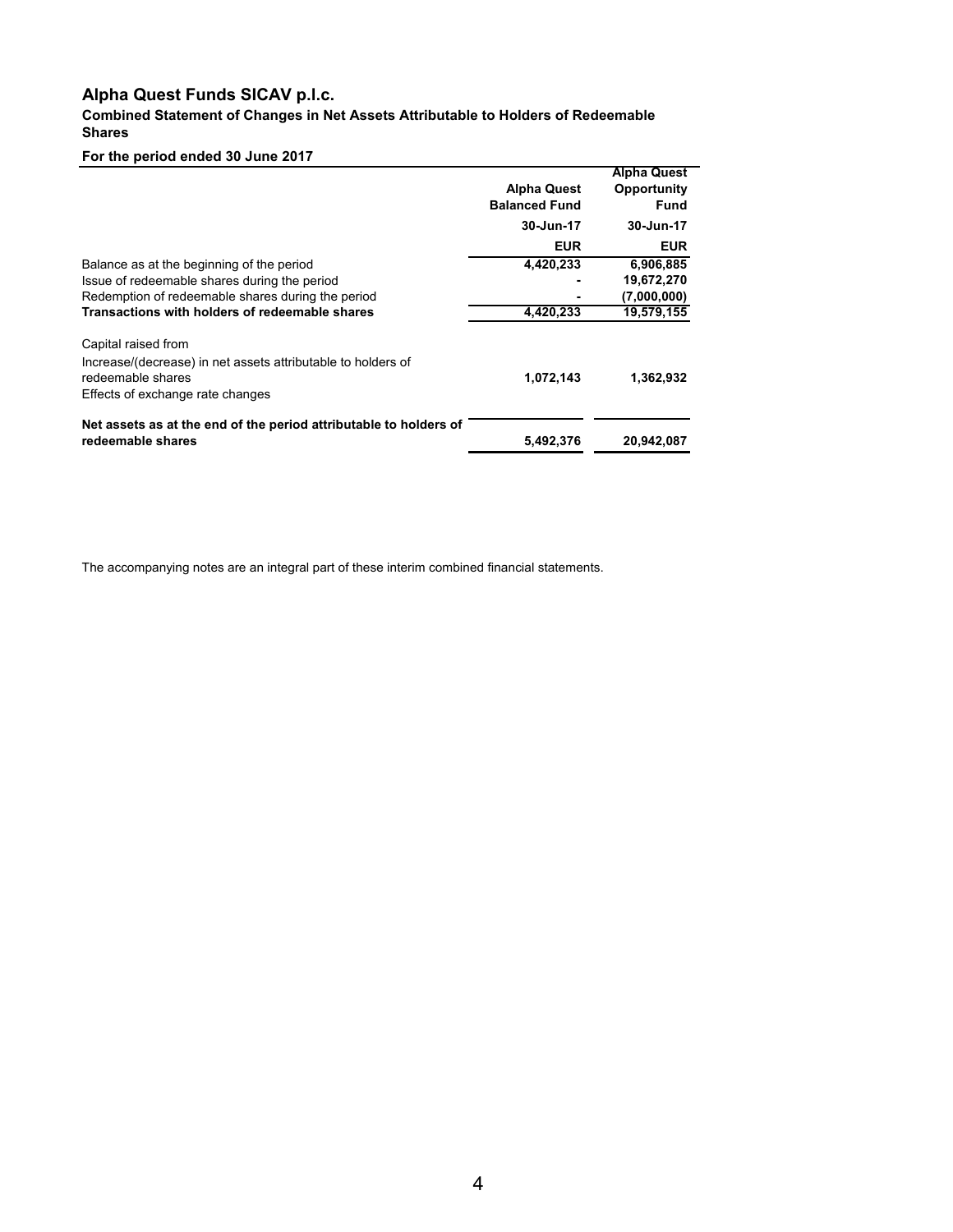## **Alpha Quest Funds SICAV p.l.c. Combined Statement of Changes in Equity**

## **For the period ended 30 June 2017**

|                                                          | <b>Share</b><br>Capital<br>30-Jun-17 | <b>Retained</b><br>earnings<br>30-Jun-17 | <b>Alpha Quest</b><br><b>Funds SICAV</b><br>plc<br>30-Jun-17 |
|----------------------------------------------------------|--------------------------------------|------------------------------------------|--------------------------------------------------------------|
|                                                          | <b>EUR</b>                           | <b>EUR</b>                               | <b>EUR</b>                                                   |
| Balance as at the beginning of the period                |                                      |                                          |                                                              |
| <b>Transaction with owners</b><br>Issue of share capital | 1,000                                |                                          | 1,000                                                        |
| <b>Comprehensive income</b><br>Loss for the period       |                                      | ۰                                        |                                                              |
| Balance as at the end of the period                      | 1,000                                |                                          | 1,000                                                        |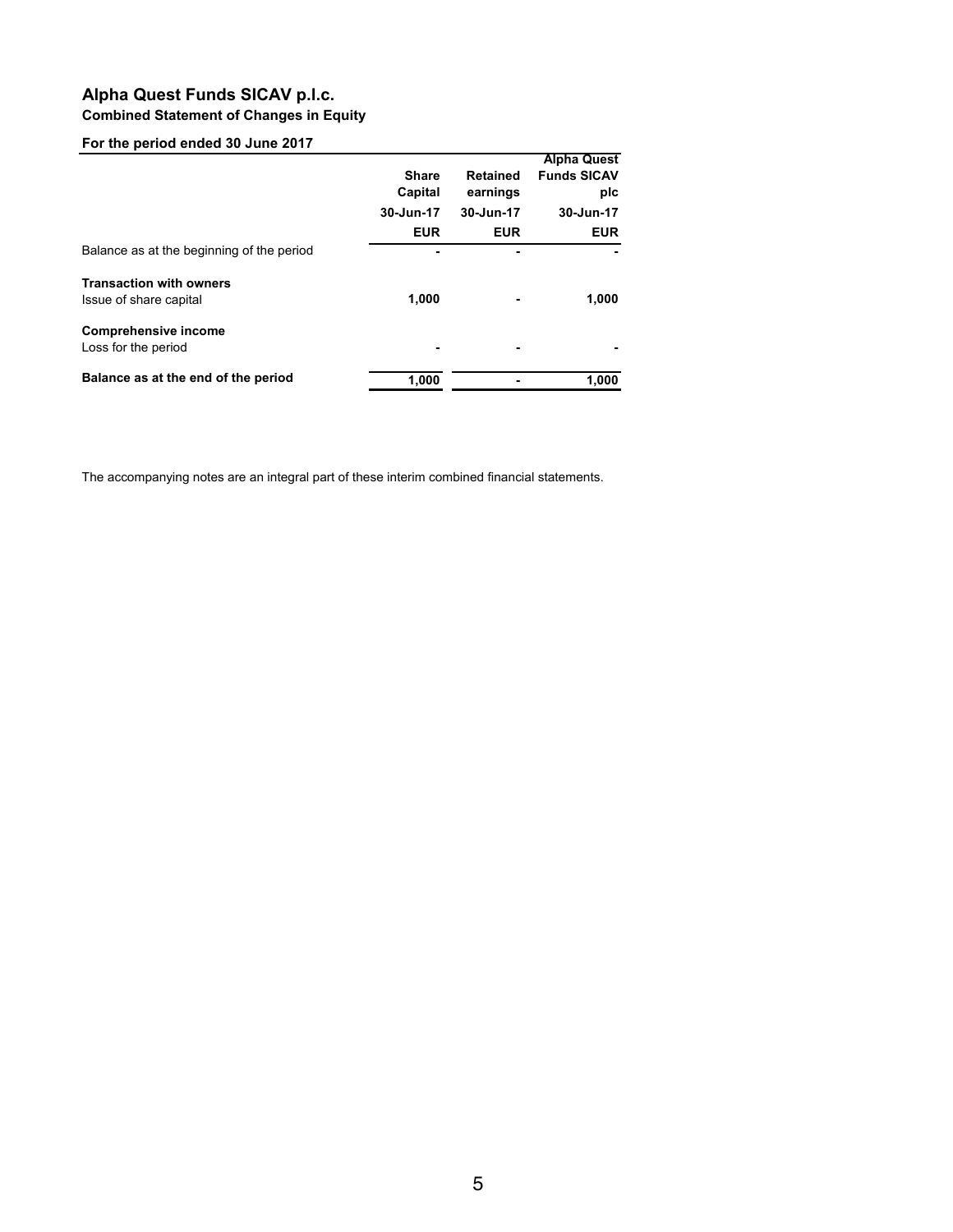## **Alpha Quest Funds SICAV p.l.c. Combined Statement of Cash Flows**

**For the period ended 30 June 2017**

|                                                                                            | Combined<br>30-Jun-17<br><b>EUR</b>  | <b>Alpha Quest</b><br><b>Funds</b><br>SICAV plc<br>30-Jun-17<br><b>EUR</b> | <b>Alpha Quest</b><br><b>Balanced</b><br><b>Fund</b><br>30-Jun-17<br><b>EUR</b> | <b>Alpha Quest</b><br>Opportunity<br><b>Fund</b><br>30-Jun-17<br><b>EUR</b> |
|--------------------------------------------------------------------------------------------|--------------------------------------|----------------------------------------------------------------------------|---------------------------------------------------------------------------------|-----------------------------------------------------------------------------|
| Cash flows from operating activities                                                       |                                      |                                                                            |                                                                                 |                                                                             |
| Operating expenses paid<br>Income received                                                 | (616, 622)<br>2,415,261              |                                                                            | (421, 257)<br>2,353,875                                                         | (195, 365)<br>61,385                                                        |
| Issue of bonds<br>Other receivable                                                         | 587,230<br>(6,405,339)<br>(848, 456) |                                                                            | 587,230<br>(6,405,339)<br>4,273,542                                             |                                                                             |
| Purchase / sale of investments<br>Net cash (outflows)/inflows from operating<br>activities | (4,867,926)                          |                                                                            | 388,052                                                                         | (5, 121, 998)<br>(5, 255, 978)                                              |
| Cash flows from financing activities                                                       |                                      |                                                                            |                                                                                 |                                                                             |
| Issue of share capital<br>Redemption of share capital                                      | 12,673,270<br>(6,906,886)            | 1,000                                                                      |                                                                                 | 12,672,270<br>(6,906,886)                                                   |
| Net cash inflows from financing activities                                                 | 5,766,384                            | 1,000                                                                      |                                                                                 | 5,765,384                                                                   |
| Net increase in cash and cash equivalents<br>Cash and cash equivalents at beginning of     | 898,457                              | 1,000                                                                      | 388,052                                                                         | 509,405                                                                     |
| period                                                                                     | 1,307,473                            |                                                                            | 307.473                                                                         | 1,000,000                                                                   |
| Effect of exchange rate fluctations in cash and<br>cash equivalents                        | (663, 442)                           |                                                                            | (608, 240)                                                                      | (55, 202)                                                                   |
| Cash and cash equivalents at end of period                                                 | 1,542,488                            | 1,000                                                                      | 87,285                                                                          | 1,454,203                                                                   |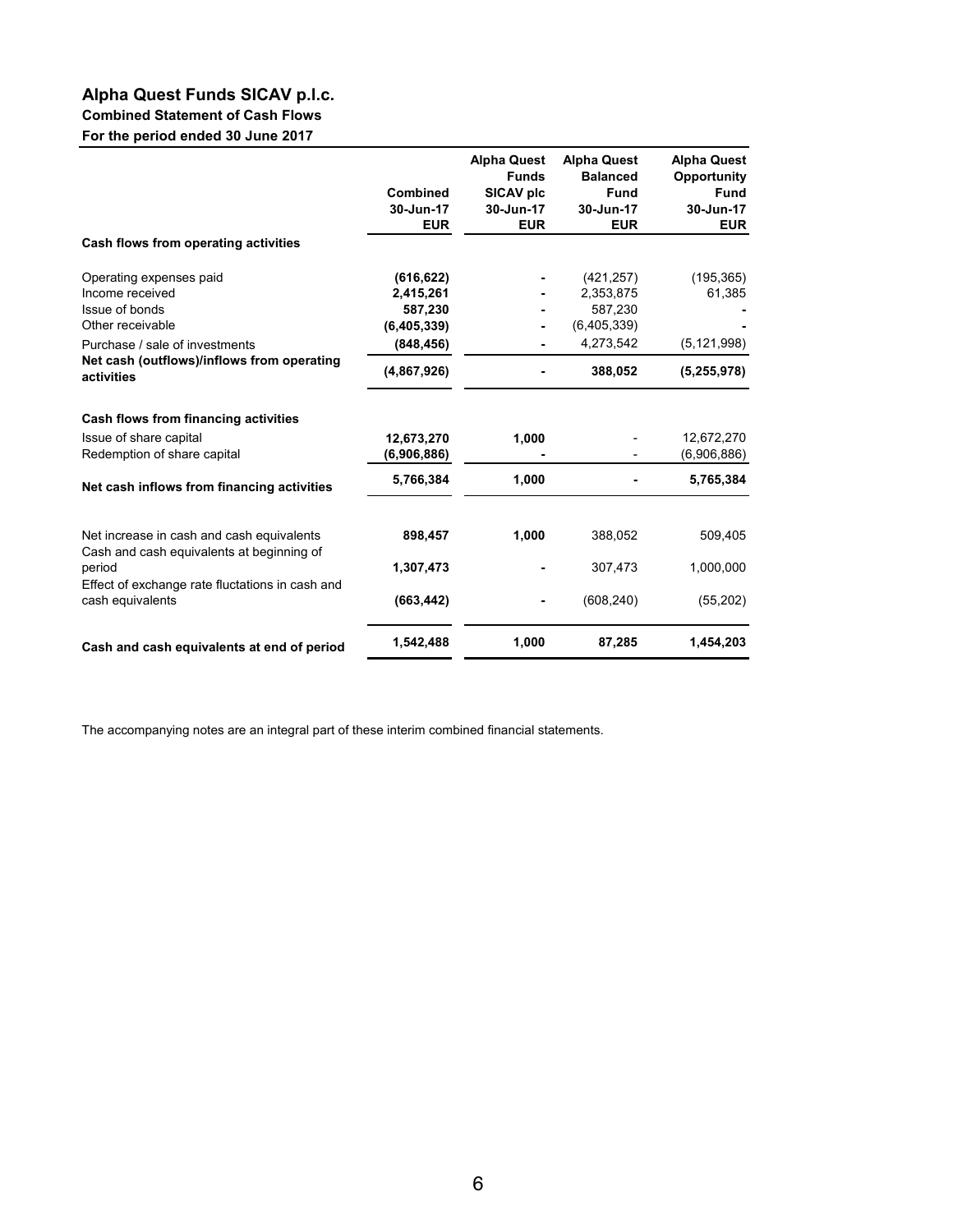# **Notes to the interim combined financial statements For the period from 1 January 2017 to 30 June 2017**

|                  |                                                       | Page |
|------------------|-------------------------------------------------------|------|
| 1                | Reporting entity                                      | 8    |
| $\overline{2}$   | Basis of preparation                                  | 8    |
| 3                | Significant accounting policies                       | 9    |
| 4                | Format of the interim combined financial statements   | 12   |
| 5                | Cash and cash equivalents                             | 12   |
| 6                | Share capital                                         | 12   |
| 7                | Redeemable shares                                     | 12   |
| 8                | Related parties                                       | 13   |
| 9                | Investment risk management                            | 13   |
| 10               | Fair value information                                | 16   |
| 11               | Financial Assets at fair value through profit or loss | 17   |
| 12 <sup>12</sup> | <b>Restitution points</b>                             | 17   |
| 13               | Bonds issued                                          | 18   |
| 14               | Other payables                                        | 18   |
| 15               | Interest Income                                       | 20   |
| 16               | Financial expenses                                    | 20   |
| 17               | Other Operating expenses                              | 21   |
| 18               | Subsequent events                                     | 21   |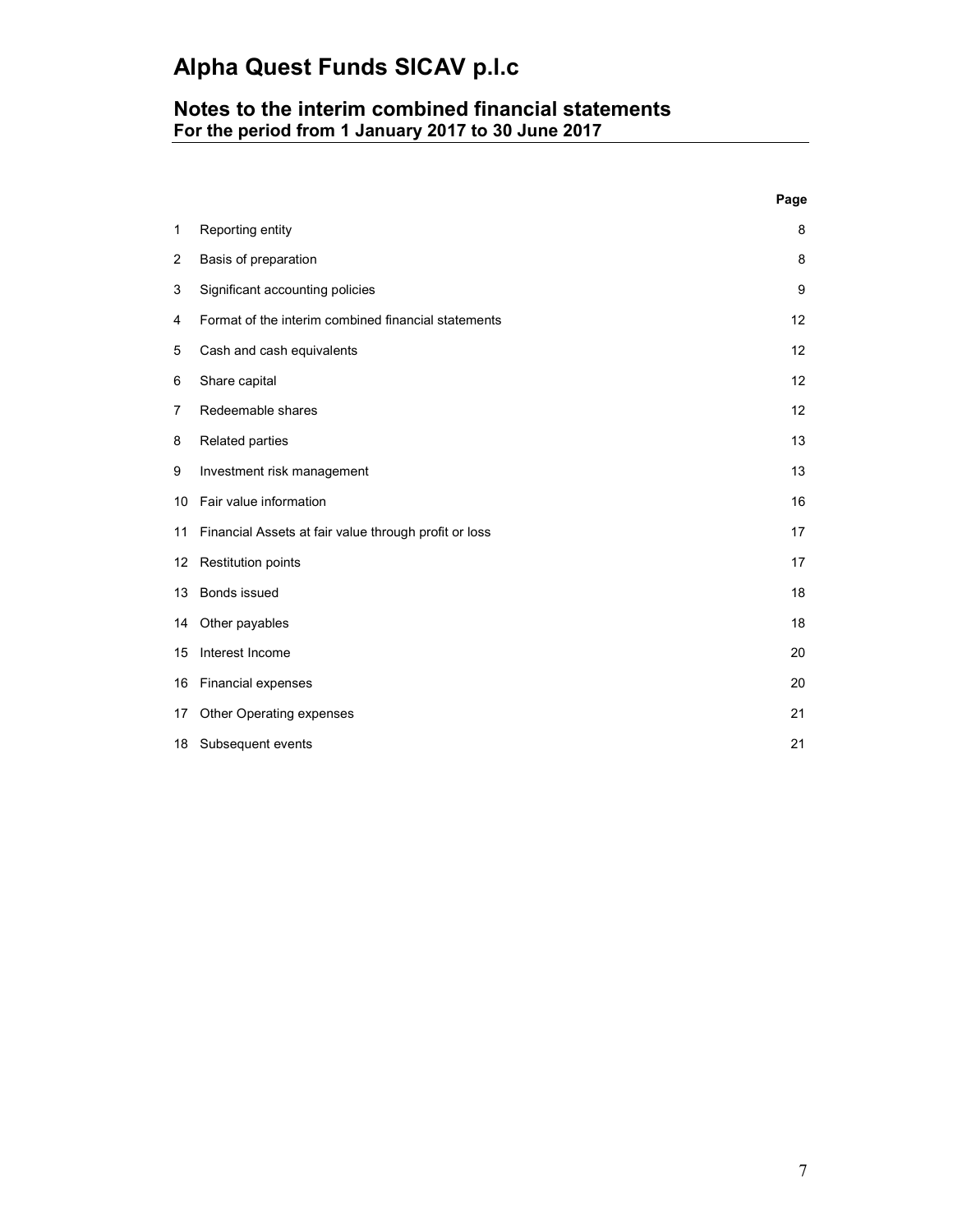# **Notes to the interim combined financial statements For the period from 1 January 2017 to 30 June 2017**

## **1 Reporting entity**

Alpha Quest Funds SICAV p.l.c. (the "Company") is organized under the laws of Malta as an investment company with variable share capital (SICAV) incorporated in accordance with the terms of the Companies Act, 1995 (Chapter 386, Laws of Malta) on November 28, 2016, with registration number SV430. The Company is licensed and regulated by the Malta Financial Services Authority ("MFSA") under the Investment Services Act (CAP. 370, Laws of Malta) as a Professional Investor Fund which targets Qualifying Investors as set out in the relevant Offering Supplement.

As at reporting date, the Company has constituted two sub-funds, the Alpha Quest Balanced Fund and the Alpha Quest Opportunity Fund (the "Sub-funds"), which were both licensed on 30 November 2016. The Sub-funds are not separate legal entities.

Collectively the Company and the Sub-funds are referred to as the "Fund".

### **2 Basis of preparation**

### **2.1 Purpose of these Interim Combined Financial Statements**

These interim combined financial statements are prepared solely in connection with the offering memorandum and may not be suitable for any other purpose.

### **2.2 Statement of compliance**

These interim combined financial statements have been prepared and presented in accordance with International Financial Reporting Standards ("IFRS") as adopted by the European Union ("EU") (the "applicable framework"). All references in these interim combined financial statements to IAS, IFRS or SIC/IFRIC interpretations refer to those adopted by the EU.

The first financial year-end of the Company in accordance with the terms of the Companies Act, 1995 (Chapter 386, Laws of Malta) is 31 December 2017, and therefore these interim combined financial statements should not be considered as the statutory financial statements, since the reporting period of these interim combined financial statements is for a shorter period.

Financial information of the Sub-funds is reported along with financial information of the Company in form of interim combined financial statements. "Combined" means that financial information of the Company and each Sub-fund stated separately is added together in another column of the interim combined financial statements and all intra-fund transactions (i.e. between the Company and Subfunds) were eliminated.

### **2.3 Basis of measurement**

The interim combined financial statements have been prepared on the historical cost basis, except for financial instruments at fair value through profit or loss and restitution points, which are measured at discounted value of the redemption right.

### **2.4 New standards and interpretations**

A number of new standards, amendments to standards and interpretations have not yet become effective or have not yet been adopted by the EU for beginning of current reporting period and have thus not been applied in the preparation of these interim combined financial statements:

*IFRS 9 – Financial Instruments* (effective for accounting period beginning on or after 1 January 2018, to be applied retrospectively – not yet endorsed by the EU) issued in November 2009 contains new requirements regarding the classification and the measurement of financial assets. An amendment from October 2010 contains new requirements regarding the classification and the measurement of financial liabilities and derecognition. An amendment from November 2013 contains a new hedge accounting model. The final version of the standard was issued in June 2014. The key requirements are summarised below:

In line with the IFRS 9 requirements regarding the classification and measurement, all recognised financial assets that currently fall under IAS 39 Financial Instruments: Recognition and Measurement will be subsequently measured either at amortised cost or at fair value. Specifically: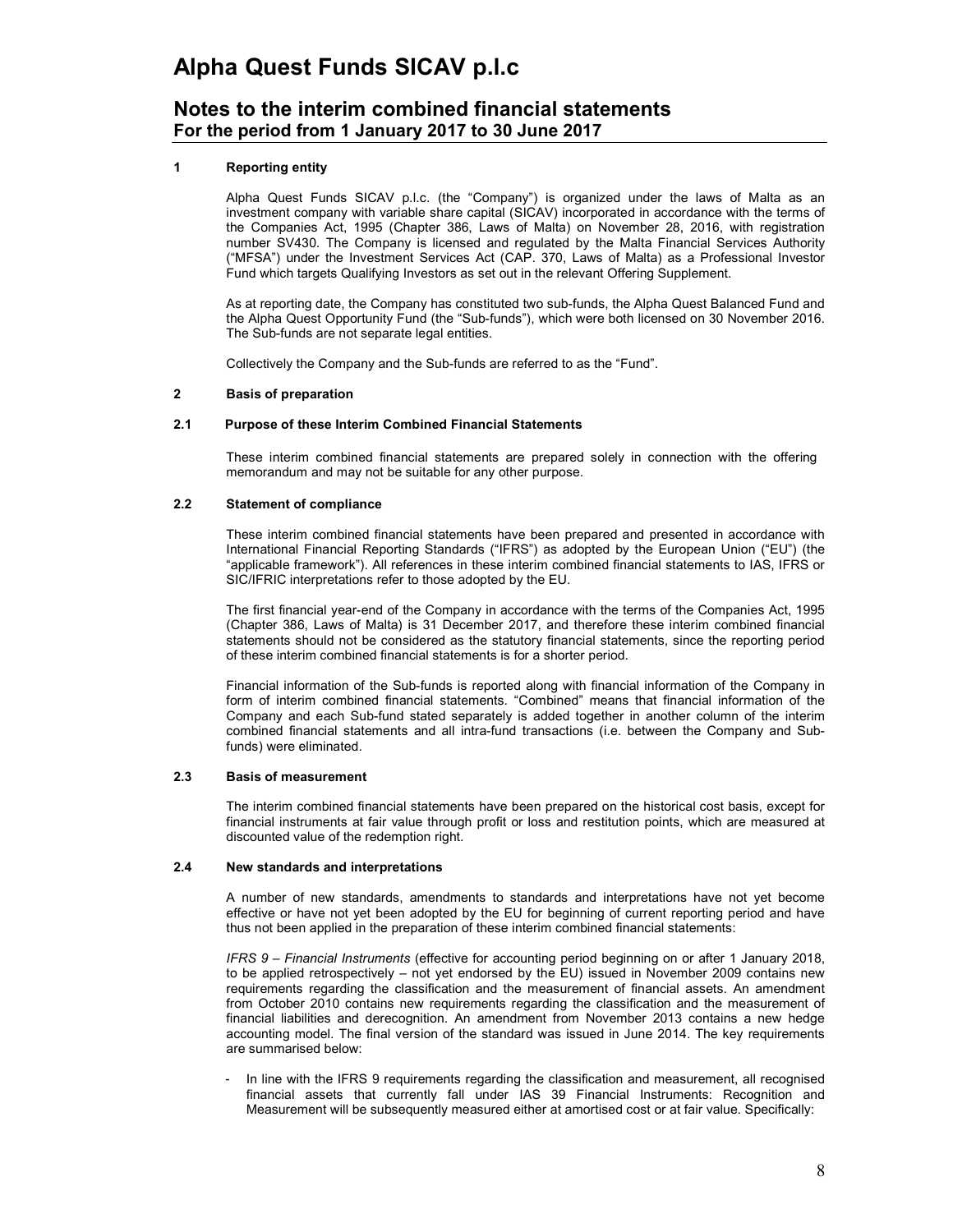# **Notes to the interim combined financial statements For the period from 1 January 2017 to 30 June 2017**

- A debt instrument that is (i) held within a business model whose objective is to collect contractual cash flows, and (ii) that has contractual cash flows that are solely payments of principal and interest on the principal amount outstanding, must be measured at amortised book value (less any impairments), unless the asset is designated at fair value through profit or loss (FVTPL) under the fair value option.
- A debt instrument that is (i) held within a business model whose objective is achieved by both collecting contractual cash flows and selling financial assets and (ii) whose contractual terms of the financial asset on specified dates give rise to cash flows that are solely payments of principal and interest on the principal amount outstanding, must be measured at fair value through other comprehensive income (FVTOCI) unless the asset is designated at FVTPL under the fair value option.
- All other debt instruments must be measured at fair value through profit or loss.
- Impairment requirements are based on the expected credit losses model (ECL), which replaces the incurred losses model under IAS 39.

The Directors of the Fund expects IFRS 9 to be adopted in the statutory financial statements for the reporting period beginning on 1 January 2018. At the same time, the Fund will assess the impact of this standard on its financial statements.

## **2.5 Functional and presentation currency**

The interim combined financial statements are presented in Euro (EUR), which is the functional currency of the Company, rounded to the nearest unit.

### **2.6 Use of assumptions, estimates and judgements**

The preparation of interim combined financial statements in conformity with IFRS requires the directors to make judgments, estimates and assumptions that affect both the application of accounting policies and the reported amounts of assets, liabilities, income and expenses. Actual results may differ from these estimates.

Estimates and underlying assumptions are reviewed on an on-going basis. Revisions to accounting estimates are recognised in the period in which the estimate was revised if the revision affects only that period or in the period of the revision and future periods if the revision affects both current and future periods.

In the opinion of the Directors, the accounting estimates and judgements made in the course of preparing these interim combined financial statements are not difficult to reach, subjective or complex to a degree which would warrant their description as critical in terms of the requirements of IAS 34 Interim Financial Reporting, except for those relating to the Alpha Quest Balanced Fund. Information about assumptions taken into consideration and that relate to the determination of the discounted value of the restitution points held by the Alpha Quest Balanced Fund are included in note 10.

### **3 Significant accounting policies**

The same accounting policies applied for these interim combined financial statements shall be applied in the Company's first annual statutory financial statements as at 31 December 2017, although there might be a possibility that such accounting policies applied for these interim combined financial statements might change before the annual statutory financial statements are presented. If a decision is made to change a policy mid-year, the change is implemented retrospectively, and previously reported interim data is restated.

### **3.1 Foreign currency transactions**

Transactions in foreign currencies are translated to the functional currency at the spot exchange rate at the date of the transaction. Monetary assets and liabilities denominated in foreign currencies at the reporting date are retranslated to the functional currency at the spot exchange rate at that date. Nonmonetary assets and liabilities denominated in foreign currency that are measured at fair value are retranslated to the functional currency at the spot exchange rate at the date that the fair value was determined. Foreign currency differences arising on retranslation are recognised in the Statement of comprehensive income.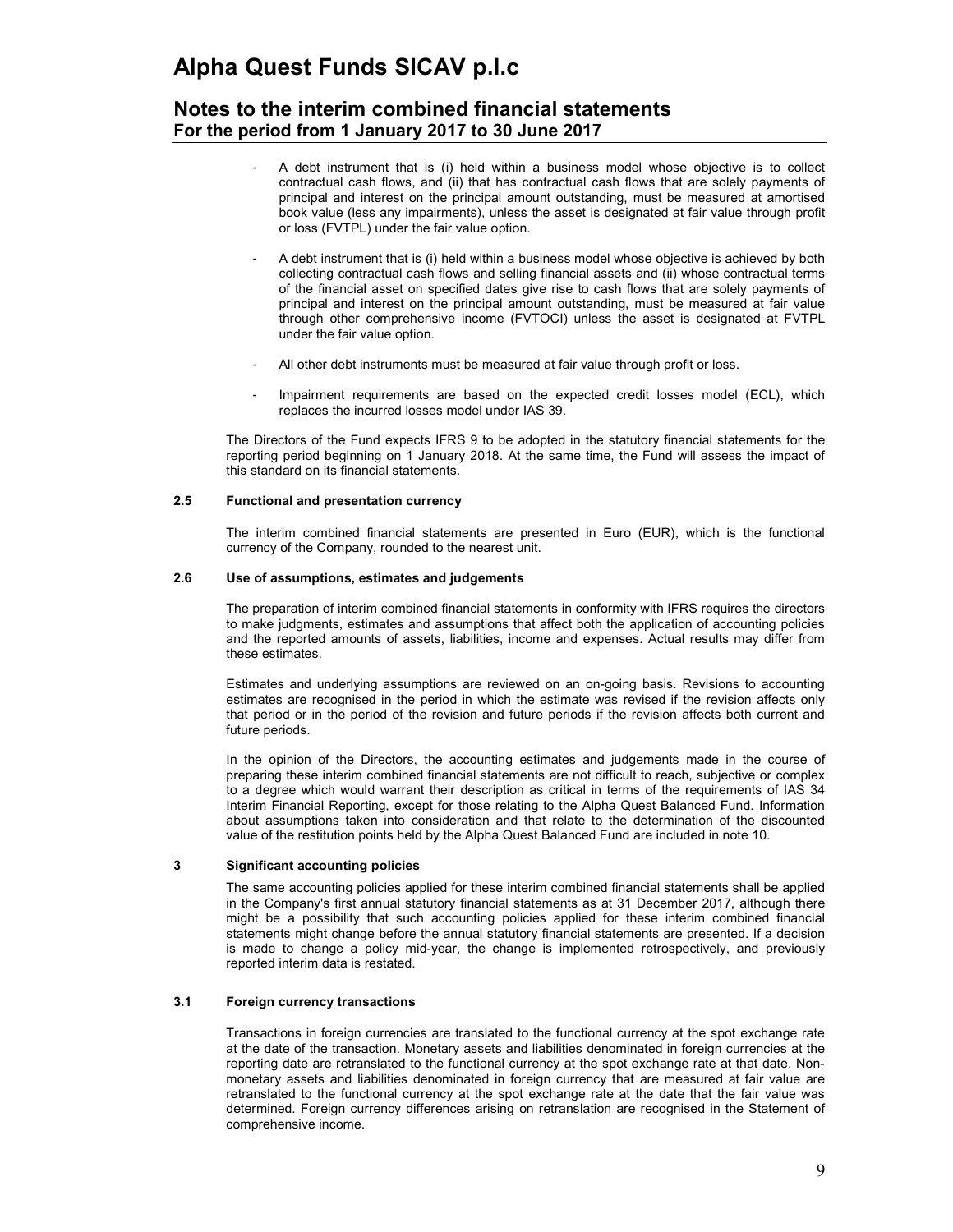## **Notes to the interim combined financial statements For the period from 1 January 2017 to 30 June 2017**

### **3.2 Interest income and interest expense**

Interest income and expense include interest income and expenses from restitution points and debt instruments.

#### **3.3 Fees and commission expenses**

Fees and commission expenses are recognised in the statement of comprehensive income as the related services are performed.

### **3.4 Financial instruments**

### *3.4.1 Non-derivative financial assets*

The Fund recognises a financial asset or a financial liability when, and only when, it becomes a party to the contractual provisions of the instrument. Purchases or sales of financial assets that require delivery of assets within the time frame generally established by regulation or convention in the marketplace are recognised on the trade date, i.e., the date that the Company commits to purchase or sell the asset. Other financial assets and financial liabilities are recognised on the date on which they are originated.

Financial assets and financial liabilities at fair value through profit or loss are initially recognized at fair value, with transaction costs recognized in profit or loss. Financial assets or financial liabilities not at fair value through profit or loss are initially recognised at fair value plus transaction costs that are directly attributable to their acquisition or issue.

Financial assets and financial liabilities are offset and the net amount presented in the Statement of Financial Position when the Company has a current legal enforceable right to set off the recognised amounts and intends to settle on a net basis or to realise the asset and settle the liability simultaneously.

#### *Derecognition*

A financial asset (or, where applicable a part of a financial asset or part of a Sub-fund of similar financial assets) is derecognized where:

- The rights to receive cash flows from the asset have expired; or
- The Sub-funds have transferred their rights to receive cash flows from the asset or has assumed an obligation to pay the received cash flows in full without material delay to a third party under a 'pass-through' arrangement; and
- Either (a) the Sub-funds have transferred substantially all the risks and rewards of the asset, or (b) the Sub-funds have neither transferred nor retained substantially all the risks and rewards of the asset, but have transferred control of the asset.

The Sub-funds derecognize a financial liability when the obligation under the liability is discharged, cancelled or expires.

#### *Classification*

The Company classifies its financial assets and financial liabilities as mentioned below in accordance with IAS 39.

Financial assets at fair value through profit or loss:

• Designated at fair value through profit or loss upon initial recognition – debt instruments

Financial assets at amortised cost:

• Cash and cash equivalents and receivables – cash and cash equivalents and interest income.

Cash and cash equivalents comprise of cash at bank with a contractual maturity of three months or less

Financial liabilities at amortised cost:

- Bond issued
- Other liabilities other payables.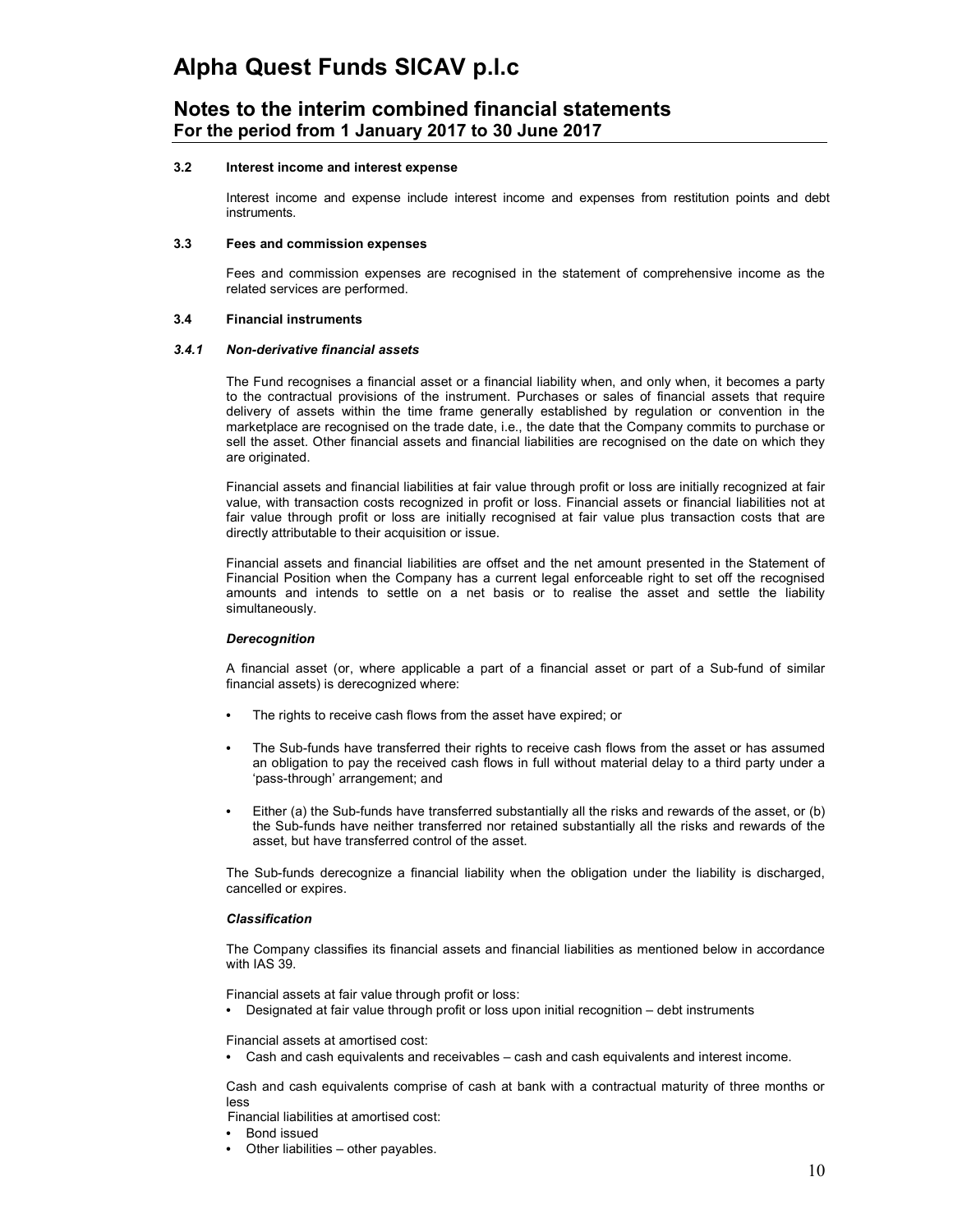# **Notes to the interim combined financial statements For the period from 1 January 2017 to 30 June 2017**

### *3.4.2 Non-derivative financial liabilities*

The Fund initially recognises debt securities issued and subordinated liabilities on the date that they originated. All other financial liabilities (including liabilities designated at fair value through profit or loss) are recognised initially on the trade date at which the Company becomes a party to the contractual provisions of the instrument.

The Fund derecognises a financial liability when its contractual obligations are discharged or cancelled or expire.

### **3.5 Net gain/ loss from financial instruments at fair value through profit or loss**

Net gain/loss from financial instruments at fair value through profit or loss includes all realised and unrealised fair value changes and foreign exchange differences, but excludes interest and dividend income.

Net realised gain/loss from financial instruments at fair value through profit or loss is calculated using the average cost method.

### **3.6 Redeemable shares**

The Fund classifies financial instruments issued as financial liabilities or equity instruments in accordance with the substance of the contractual terms of the instruments. The Sub-funds issue redeemable shares on every dealing day defined as 31 December of each year, which are redeemable at the holder's option on every dealing day as defined above. The first dealing date shall be 31 December 2017. Such shares are classified as financial liabilities. Redeemable shares can be put back to the Sub-funds at any time for cash equal to a proportionate share of the Sub-funds' net asset value attributable to the share class. The redeemable shares are carried at the redemption amount that is payable at the statement of financial position date if the holder exercises the right to put the share back to the Sub-funds.

Redeemable shares are issued and redeemed at the holder's option at prices based on the Sub-funds' net asset value per share at the time of issue or redemption. The Sub-funds' net asset value per share is calculated by dividing the net assets attributable to the holders of each redeemable share with the total number of outstanding redeemable shares. In accordance with the provisions of the Sub-funds' regulations, investment positions are valued annually on 31 December based on the latest available dealing price price for the purpose of determining the net asset value per share for subscriptions and redemptions.

### **3.7 Taxation**

In terms of current Maltese fiscal legislation, collective investment schemes are classified as either `prescribed' or `non-prescribed' funds for income tax purposes. A collective investment scheme which declares that the value of its assets situated in Malta is less than eighty-five per cent of the value of its total assets is treated as a non-prescribed fund. On this basis, the Company qualifies as a non-prescribed fund for Maltese income tax purposes.

Accordingly, the Company should not be subject to Maltese income tax in respect of the income or gain derived by such fund, except in respect of any income from immovable property situated in Malta, if any. Capital gains, dividends, interest and any other income from foreign investments held by the Company may nonetheless be subject to tax imposed by the country of origin concerned and any such taxes may not be recoverable by the Company or by the members under Maltese domestic tax law. The sub-funds are not a legal personality, so taxation is applied on the Company, which includes also the sub-funds.

#### *Members resident in Malta*

Capital gains realised by Maltese resident investors on the redemption, liquidation or cancellation of units may be subject to a 15% withholding tax. However, the Maltese resident investors may request the Company not to effect the deduction of the said 15% withholding tax in which case the investor would be required to declare the gains in his income tax return and will be subject to tax at the normal rates of taxes.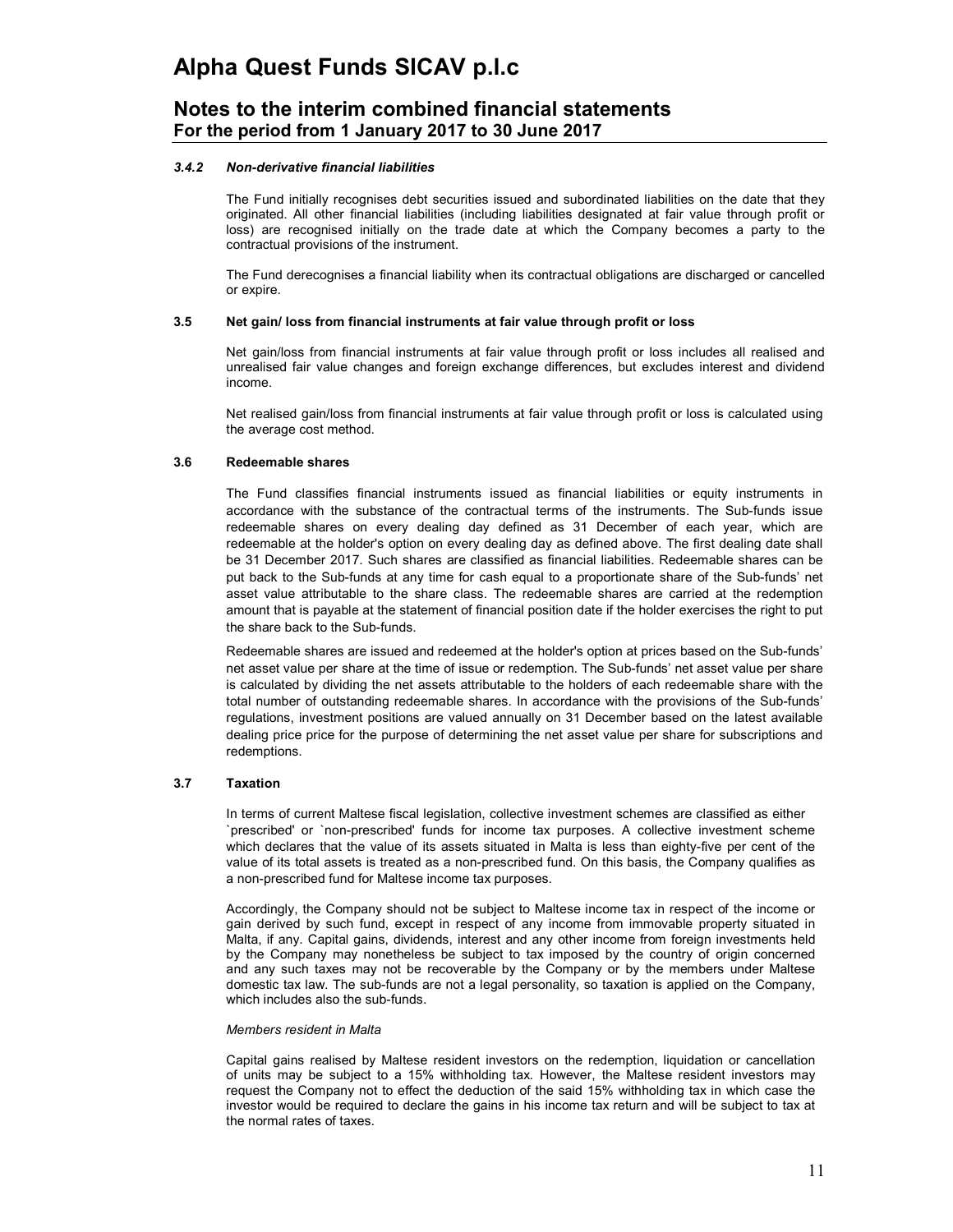# **Notes to the interim combined financial statements For the period from 1 January 2017 to 30 June 2017**

*Members not resident in Malta* 

Any gains accruing to members not resident in Malta upon the transfer of shares (including a redemption) or upon a distribution on a winding-up of the Company should not be subject to tax in Malta subject to certain conditions being satisfied.

The transfer of shares (including a redemption) and any distribution on a winding-up of the Company may result in a tax liability for the non-Maltese members according to the tax regime applicable in their respective countries of incorporation, establishment, residence, citizenship, nationality, domicile, or other relevant jurisdiction.

### **4 Format of the interim combined financial statements**

In terms of Section 3(3) of the Third Schedule of the Companies Act, 1995 (Chapter 386, Laws of Malta) the layout, nomenclature and terminology of the items in these audited interim combined financial statements were adapted to the special nature of the Company. The profit and loss is referred to as the Statement of Comprehensive Income.

### **5 Cash and cash equivalents**

Cash and cash equivalents as disclosed in the Statement of Cash Flows comprise of following

The balance as at 30 June 2017 is as follows:

|              | Alpha Quest SICAV | Alpha Quest      | Alpha Quest Balanced |
|--------------|-------------------|------------------|----------------------|
| In EUR       | p.l.c.            | Opportunity Fund | Fund                 |
| J & T Banka  |                   | 796.498          | 87.284               |
| Raiffeisen   |                   |                  |                      |
| Romania Bank |                   | 432.231          |                      |
| Vlad Neacsu  |                   | 225.475          |                      |

The balance as at 31 December 2016 is as follows:

| In EUR                        | 31.12.2016 |
|-------------------------------|------------|
| Alpha Quest Fund SICAV p.l.c. | 1.000      |
| Alpha Quest Balanced Fund     | 307.473    |
| Alpha Quest Opportunity Fund  | 1.000.000  |

### **6 Share capital**

The Fund's share capital is represented by the Founder Shares. The Founder shares were issued at EUR 1 each and carry the right to one vote each and shall be the only share classes in the Company carrying voting rights.

As at period end the Company had EUR 1,000 issued share capital comprising of fully paid-up shares being subsribed as follows:

Joseph Xuereb 1,000 Voting Founder shares

## **7 Redeemable shares**

Redeemable shares outstanding are represented by "Investor Shares" issued as Sub-class for each of the Sub-funds separately. The Investor shares do not carry any voting rights.

The maximum number of authorised investor shares of the Fund is five billion (5,000,000,000) shares without any nominal value assigned to them, which may be issued as shares of any class representing the Sub-funds.

The Redeemable shares on the Sub-funds as at 30 June 2017are as follows:

| Name of Sub Fund             | Redeemable shares value |
|------------------------------|-------------------------|
| Alpha Quest Balanced Fund    | 5.492.376               |
| Alpha Quest Opportunity Fund | 20.942.088              |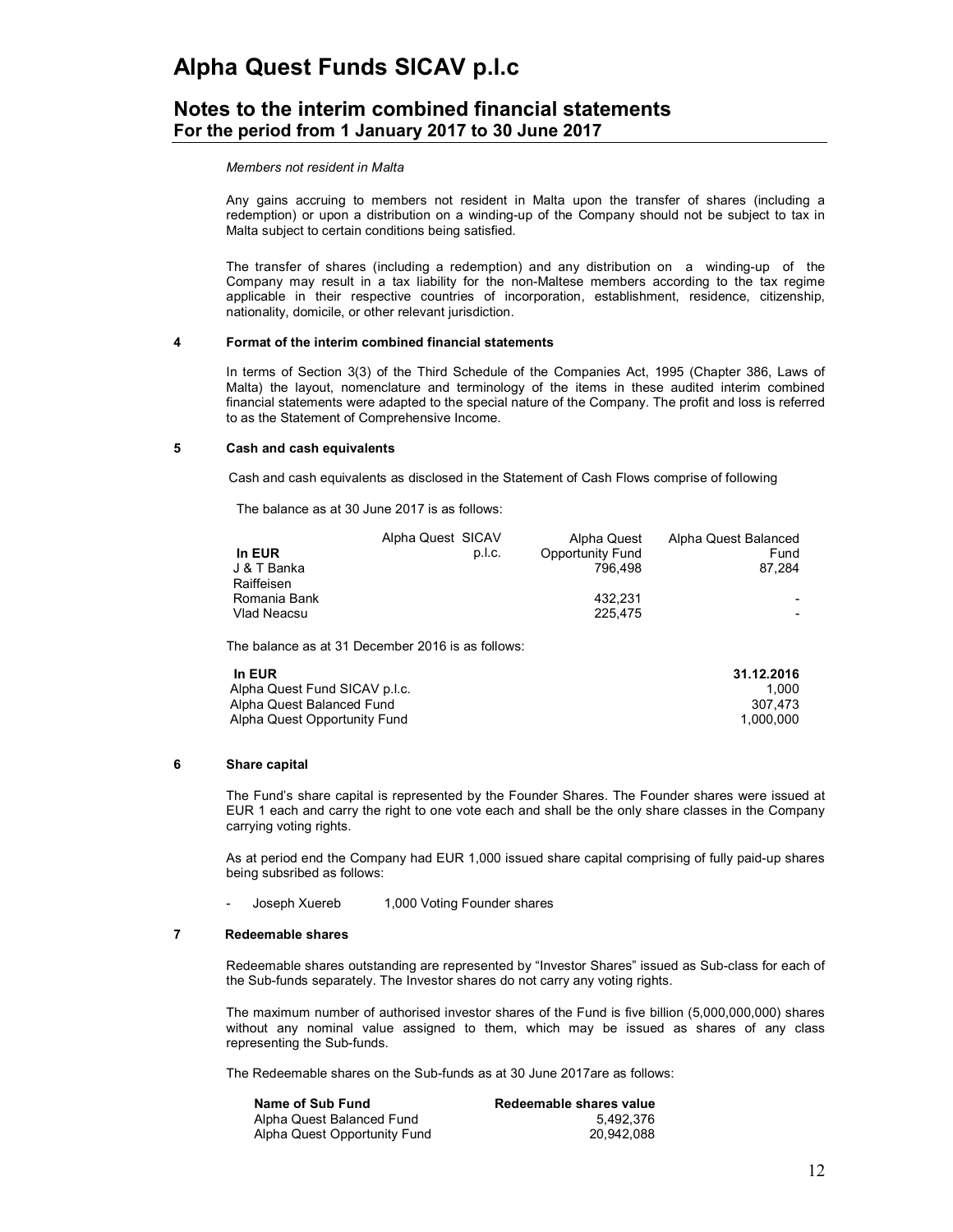## **Notes to the interim combined financial statements For the period from 1 January 2017 to 30 June 2017**

The Redeemable shares on the Sub-funds as at 31 December 2016 are as follows:

| Name of Sub Fund             | Redeemable shares value |
|------------------------------|-------------------------|
| Alpha Quest Balanced Fund    | 4.420.233               |
| Alpha Quest Opportunity Fund | 6.906.885               |

### **8 Related parties**

Parties are considered to be related if one party has the ability to control the other party or exercise significant influence over the party in making financial or operational decisions.

### *Identity of related parties*

The Company has a related party relationship with its founder shareholder and director, Mr.Joseph Xuereb, who is also part of the Investment Committee of the Fund.

### *Related party transactions and balances*

There were no other related party transactions during the financial period ended 30 June, 2017 other than the transactions mentioned below:

Reference is also made to the Statement of Changes in Equity for transactions with founder shareholders and note 6.

## **9 Investment risk management**

The Company is established as an investment company with variable share capital (SICAV) which implies that financial instruments are extensively used in the course of its routine business. The type of financial instruments in which the Company may invest is regulated by its Offering Memorandum investments restrictions.

The Company is an investment vehicle designed to specifically to achieve different investment objectives through its sub-funds.

### **Alpha Quest Balanced Fund**

The investment objective of the Sub-Fund is to achieve capital appreciation primarily through investments in points representing entitlement to immovable property located in Romania with the purpose of redeeming the points so acquired into cash or re-selling the immovable property so acquired. Such investments are derived from indemnification decisions issued by the Romanian Government – National Commission for Real Estate Indemnifications, based on Law no. 165/2013 ("the Romanian Law") regarding the measures for the completion of the restitution process, in kind or in equivalent, of the properties unlawfully seized during the Romanian communist regime, as subsequently amended. The Romanian law provides for that where restitution in kind to the former owners is not possible, the restitution request is settled by granting compensation in the form of points (hereinafter "Points"), with each point having a value of one Romanian Leu (RON 1). Starting from 1 January 2017, persons obtaining such points may use them in order to acquire immovable property from a National Fund by public auction or, for a period of five (5) years, to redeem them into cash up to a maximum of 20% of the nominal value of Points per annum. There is no time-limit for utilizing Points to acquire immovable property by public auction. The Points will be acquired on the secondary market from existing owners through a notarial deed executed and registered in Romania.

If Points are redeemed at public auctions, the Sub-fund will not enter into any co-ownership deal and will only acquire individual properties in their entirety. No Points will be acquired from any of the members of the Investment Committee and/ or any related parties to the Company.

The Sub-fund may also invest in government and corporate bonds in developed markets.

The Sub-fund may also enter into agreements with third party banks that desire to issue fixed income products linked to the Sub-fund's underlying assets and issue fixed income securities. The Sub-fund may from time to time invest unutilized cash in bonds and currency swaps. Such investments may be with various entities in various markets or industries and in different geographical locations, without limitation. Depending on market conditions, the Sub-fund may also from time to time invest in cash or money market instruments for liquidity purposes.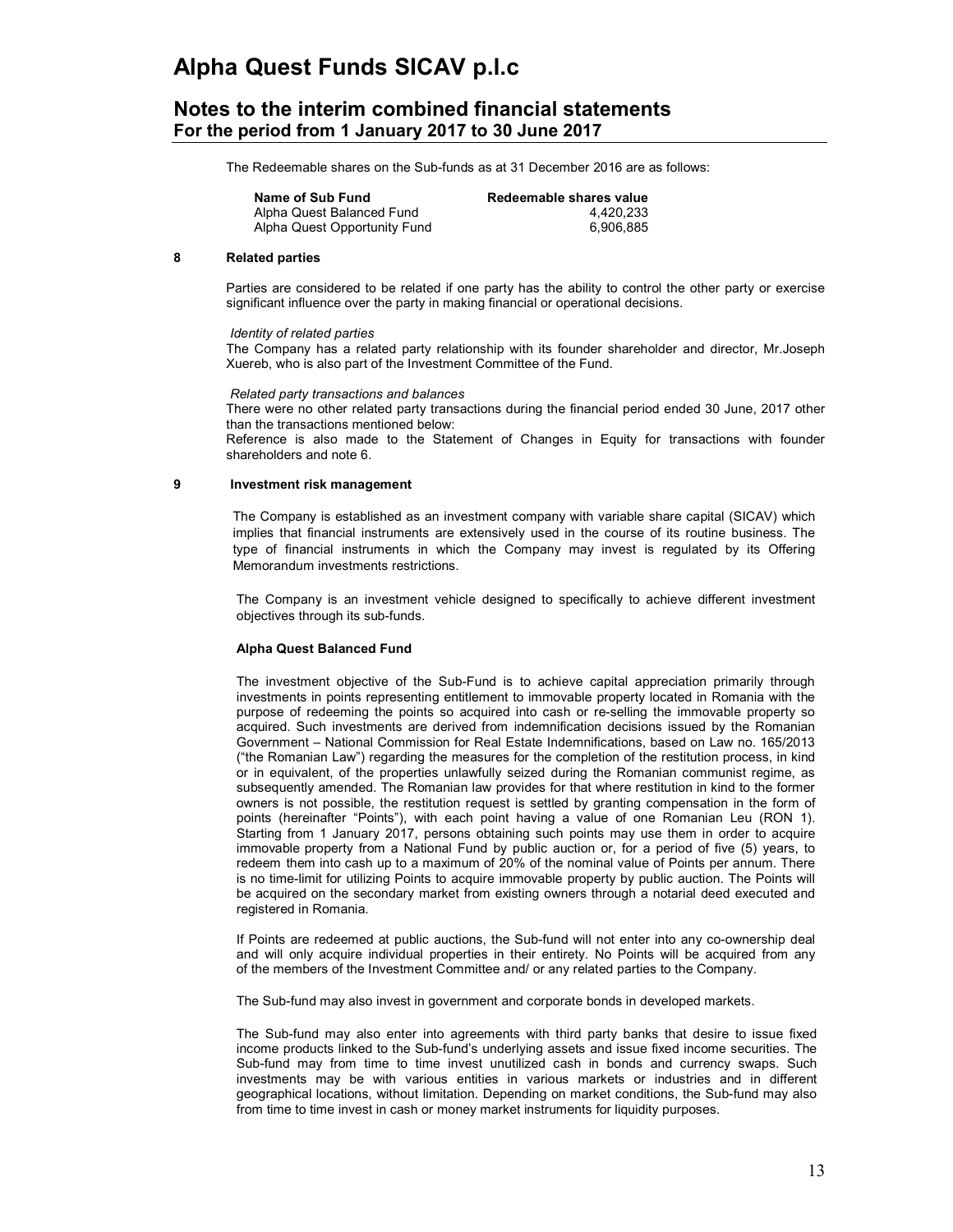# **Notes to the interim combined financial statements For the period from 1 January 2017 to 30 June 2017**

### **Alpha Quest Opportunity Fund**

The Fund is exposed to market, credit and liquidity risks. This note presents information about the Fund's exposure to these risks, the Fund's objectives, policies and process for measuring and managing risk and the Fund's management of capital. Further quantitative disclosures are included throughout these interim combined financial statements.

### **9.1 Market risk**

Market risk arises when changes in foreign exchange rates or equity prices affect the positions held by the Company. The Company does not regard either interest rate or commodity risks as material to its case: The Company invests neither in securities that exhibit direct interest rate sensitivity nor in commodities.

### *Price risk*

Price risk, is the risk that the fair value of future cash flows of a financial instrument will fluctuate because of the changes in market prices (other than those arising from interest rate risk or foreign currency risk), whether those changes are caused by factors specific to the individual instrument or its issuer, or factors affecting financial instruments traded in the market. All securities present a risk of loss of capital.

The Sub-funds are exposed to market price risk arising from their investments in the Romanian restitution points and debt instruments. At June 30, 2017, the Sub-funds' price risk is affected by two main components: changes in actual market prices and foreign currency movements.

The Company performed a sensitivity analysis of its market price exposure. The following analysis represents the Company's best estimates of the effect on net assets and profit due to a reasonably possible change in the market price of the Company's financial instruments, with all other variables held constant. In practice, the actual trading results may differ from the sensitivity analysis and the difference could be material.

If the market price of the Company's securities had increased by 5% with all other variables held constant, this would have increased net assets attributable to holders of redeemable shares. Conversely, if the market price decreased by 5%, this would have decreased net assets by an equal amount. The table below shows the increase/decrease in net assets attributable to holders of redeemable shares as at 30 June 2017.

### **30 June 2017**

| Name of Sub Fund             | Currency   | <b>Value of Assets</b> | $+/-5%$ |
|------------------------------|------------|------------------------|---------|
| Alpha Quest Opportunity Fund | <b>EUR</b> | 17.475.417             | 873,771 |
| 31 December 2016             |            |                        |         |
| Name of Sub Fund             | Currency   | <b>Value of Assets</b> | $+/-5%$ |
| Alpha Quest Opportunity Fund | <b>EUR</b> | 5.928.722              | 296.436 |

#### *Currency risk*

The Fund invests in assets, which can be denominated in currencies other than the Euro, its functional currency.

The Fund is exposed to risks that the exchange rate of the Euro against other currencies may change in a manner that has an adverse effect on its Net Asset Value.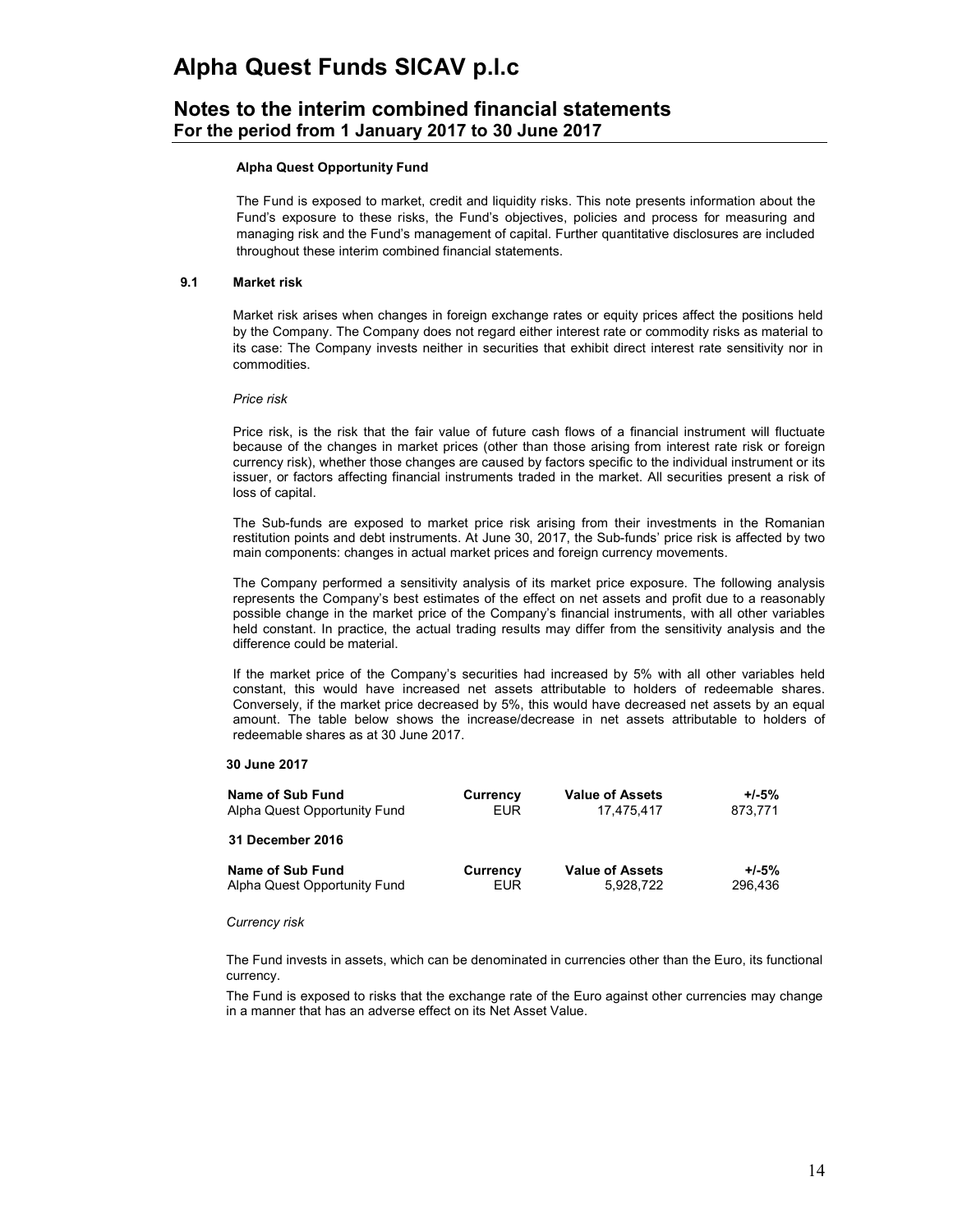## **Notes to the interim combined financial statements For the period from 1 January 2017 to 30 June 2017**

The Fund's total net exposure to foreign currency exchange rates at the reporting date was as follows:

### *All amounts stated in EUR for the Alpha Quest Balanced Fund:*

| 30 June 2017 | <b>Cash and Cash</b> | <b>Restitution</b>       | <b>Financial</b> | <b>Total net</b> |
|--------------|----------------------|--------------------------|------------------|------------------|
|              | equivalents          | points                   | instruments      | exposure         |
| Romanian Leu | 1.457                | $\overline{\phantom{a}}$ | 18.233.380       | 18.234.837       |
| Czech Koruna | 48.683               | -                        | -                | 48.683           |

### *All amounts stated in EUR for the Alpha Quest Opportunity Fund:*

| 30 June 2017 | <b>Cash and Cash</b><br>equivalents | <b>Financial instruments</b> | <b>Total net</b><br>exposure |
|--------------|-------------------------------------|------------------------------|------------------------------|
| Romanian Leu | (294, 895)                          | 5.827.543                    | 5.532.649                    |
| Czech Koruna | 193.663                             | 11.647.873                   | 11,841,536                   |

#### *All amounts stated in EUR for the Alpha Quest Balanced Fund:*

| <b>31 December 2016</b> | <b>Cash and Cash</b> | Restitution              | <b>Financial</b>         | <b>Total net</b> |
|-------------------------|----------------------|--------------------------|--------------------------|------------------|
|                         | equivalents          | points                   | instruments              | exposure         |
| Romanian Leu            | 1.465                | 21.179.672               | $\overline{\phantom{a}}$ | 21.181.137       |
| Czech Koruna            | 242.127              | $\overline{\phantom{0}}$ | (17,045,076)             | (16,802,949)     |

### *All amounts stated in EUR for the Alpha Quest Opportunity Fund:*

| <b>31 December 2016</b> | <b>Cash and Cash</b><br>equivalents | <b>Financial instruments</b> | <b>Total net</b><br>exposure |
|-------------------------|-------------------------------------|------------------------------|------------------------------|
| Romanian Leu            | -                                   | -                            | 5.928.721                    |
| Czech Koruna            | -                                   | 5.928.721                    |                              |

### **9.2 Credit risk**

Credit risk is the risk that a counterparty to a financial instrument will fail to discharge an obligation or commitment that it has entered into with the Company, resulting in a financial loss to the Company.

## **Alpha Quest Balanced Fund**

The Sub-fund is the holder of uncontested and liquid claims against the Romanian State, in the amounts expressly provided within the Restitution Certificates and Decisions of Compensation. The Romanian law establishes deadlines for local entities to approve or reject cliams for compensation. The legislation also establishes penalties for violation of the legislation including failure to meet compensation deadlines. The Fund monitors on a regular basis amendments on the legislation governing the compensation process.

### **Alpha Quest Opportunity Fund**

The bond held by the Sub-fund was issued by the Alpha Quest Balanced Fund as described more in detail in note 10 below. The credit risk of the Sub-Fund is directly related to the credit risk on the Alpha Quest Balanced Fund since repayment of the bond depends on the compensation process of the Resitution Certificates as described more in detail in note 9.3 below.

The cash and cash equivalents of the Sub-Funds are held with J&T Banka, Raiffeisen Romania Bank and VLAD NEACSU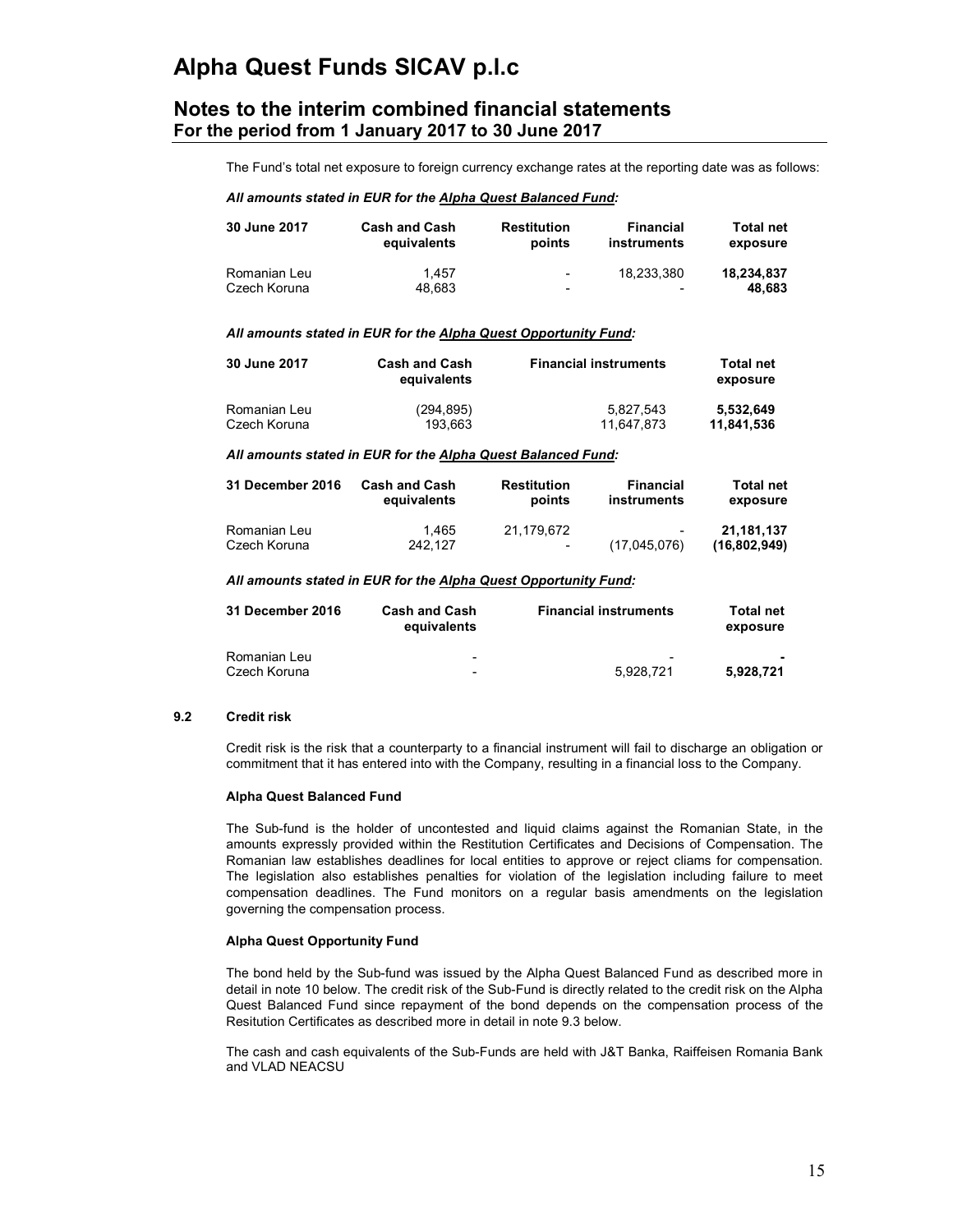# **Notes to the interim combined financial statements For the period from 1 January 2017 to 30 June 2017**

### **9.3 Liquidity risk**

Liquidity risk arises when the Company encounters difficulty due to an inability to sell any of its investments quickly at close to fair value.

The Company's liquidity position is monitored on a regular basis. Redeemable shares are redeemed on demand at the holder's option provided that the redemption request is received by the respective Sub-fund three business days before the relevant dealing day, and if accepted by the Company, they will be dealt on every dealing day which is defined as 31 December of each year.

### **Alpha Quest Balanced Fund**

On 21 December 2016, the Sub-Fund issued a private placement bond of CZK 500 million. As at reporting date, the Sub-Fund attracted CZK 460 million, out of which CZK 160 million were subscribed by the Alpha Quest Opportunity Fund. The bond's maturity date is on 22 December 2021 with fixed annual coupons of 4.5%.

The Sub-Fund is the owner of Romanian Restitution Certificates ("points") issued by Romanian State. Romania, starting in January 2017 will start the pay-out of the par value of points (1 point = 1 RON) in five annual payments (20% of the par value each year, i.e. 0.20 RON per point). Proceeds of the payments made by state will be used to satisfy the coupon payments required to be made by the issuer.

All other liabilities of the Sub-funds are due within less than one year.

## **10 Fair value information**

### *Fair value hierarchy*

The Company measures fair values using the following fair value hierarchy that reflects the significance of the inputs used in making the measurements:

• Level 1: Quoted market price (unadjusted) in an active market for an identical instrument.

• Level 2: Valuation techniques based on observable inputs, either directly (i.e. as prices) or indirectly (i.e. derived from prices). This category includes instruments valued using quoted market prices in active markets for similar instruments; quoted prices for identical or similar instruments in Markets that are considered less than active; or other valuation techniques where all significant inputs are directly or indirectly observable from market data.

• Level 3: Valuation techniques using significant unobservable inputs. This category includes all instruments where the valuation technique includes inputs not based on observable data and the unobservable inputs have a significant effect on the instrument's valuation. This category includes instruments that are valued based on quoted prices for similar instruments where significant unobservable adjustments or assumptions are required to reflect differences between the instruments.

| 30 June 2017                           |                 |                                   |           |                          |            |
|----------------------------------------|-----------------|-----------------------------------|-----------|--------------------------|------------|
| Sub-Funds                              | Currency        | Debt<br>instruments               | Level 1   | Level 2                  | Level 3    |
| Alpha Quest<br>Opportunity Fund        | <b>EUR</b>      | 11.647.873                        | 5.827.543 | $\overline{\phantom{a}}$ | 11,647,873 |
| 31 December 2016                       |                 |                                   |           |                          |            |
| Sub-Funds                              | <b>Currency</b> | <b>Debt</b><br><b>instruments</b> | Level 1   | Level 2                  | Level 3    |
| Alpha Quest<br><b>Opportunity Fund</b> | <b>EUR</b>      | 5.928.721                         | -         | $\overline{\phantom{a}}$ | 5,928,721  |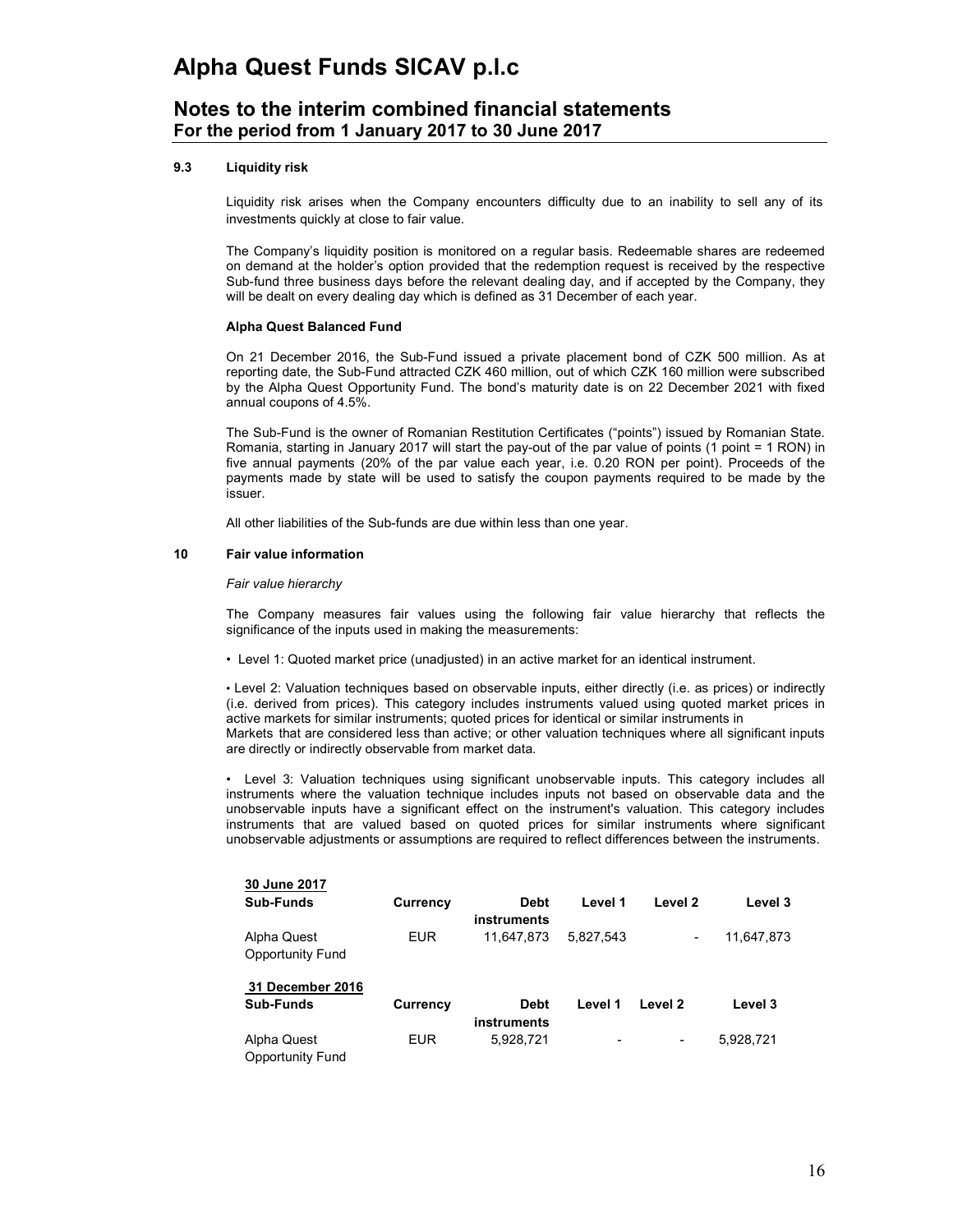## **Notes to the interim combined financial statements For the period from 1 January 2017 to 30 June 2017**

### **11. Financial Assets at fair value through profit or loss**

As at 30 June 2017 only Alpha Quest Opportunity Fund held financial assets at fair value through profit or loss. Alpha Quest Balanced Fund held no such financial instruments.

### **Alpha Quest Opportunity Fund**

The Alpha Quest Opportunity Fund purchased a non-collateralised bond issued by the Alpha Quest Balanced Fund. The bond amounting to CZK 160 million has a maturity date of December 22, 2021 with a fixed interest of 4.5% per annum.

Taking into consideration that bond issue was a private placement and that and the purchase was carried out close to the reporting date, the fair value of the bond was considered as equal to the purchase consideration plus accrued interest of the said bond.

As the bond was purchased from another sub fund , it is fully eliminated for interim combined financial statements provided.

Fair value of financial assets as at 30 June 2017 is as follows:

| Alpha Quest Balanced Fund<br>Alpha Quest Opportunity Fund | 30 June 2017<br>17.665.163 |
|-----------------------------------------------------------|----------------------------|
|                                                           | 31 December 2016           |
| Alpha Quest Balanced Fund                                 |                            |
| Alpha Quest Opportunity Fund                              | 5,928,721                  |

### **12. Restitution points**

On 2 December 2016, the Company, on behalf of the Alpha Quest Balanced Fund entered into an Assignment Agreement (the "Agreement") with J&T IB and Capital Markets a.s. (the "Assignor"), whereby by means of this Agreement, the Assignor definitiverly and irrevocably assigns to the Company all of the rights that the Assignor holds over the Restitution Certificates and the Decisions of Compensations under registration described in Schedule 1 and Schedule 2 annexed to the Agreement (the "Assigned Claims").

In exchange for the Assigned Claims, the Company paid the equivalent in Czech Koruna, the amount of Romanian Leu (RON) 94,989,574.55 to the Assignor on 22 December 2016. The nominal value of Assigned Claims is RON 146,137,807.

The Restitution Certificates are the result of Law no. 165/2013 passed by the Romanian Parliament on April 2013, whereby it moves to a compensation in the form of issuing points that can be used to purchase auctioned property confiscated during the Commnuist regime or redeemed for cash. The holder of the points must undergo through a restitution process to exchange the points for the earmarked property or through a compensation process if restitution in kind is not possible.

The valuation technique chosen for the valuation of the Restitution Certificates held by the Alpha Quest Balanced Fund was the discounted value approach, as this was deemed to be the only applicable approach given the characteristics of the assets and the Fund's intention to economic benefits from the assets by way of redeeming them through forward claims against the Romanian State which will be compensated in cash, over the next five years in equal tranches of 20% of the total number of points it owns. It was also assumed that such claims shall be made at the beginning of each year, no later than 1 February of the respective year with cash received in 180 days after registering the claim with the Ministry of Finance, under the provisions of the Romanian Law.

To estimate the discounted value of the assets, the discounted cash flow method was applied. To derive the present value of the cash flows arising from the compensation of the points as mentioned above, it was considered that the appropriate discount rate should be effective interest rate.

Based on the assumptions and analysis mentioned above, the discounted value of the Restitution points is estimated at RON 83,198,915, which was then converted into Euro, the base currency of the fund, applying the exchange rate as at reporting date.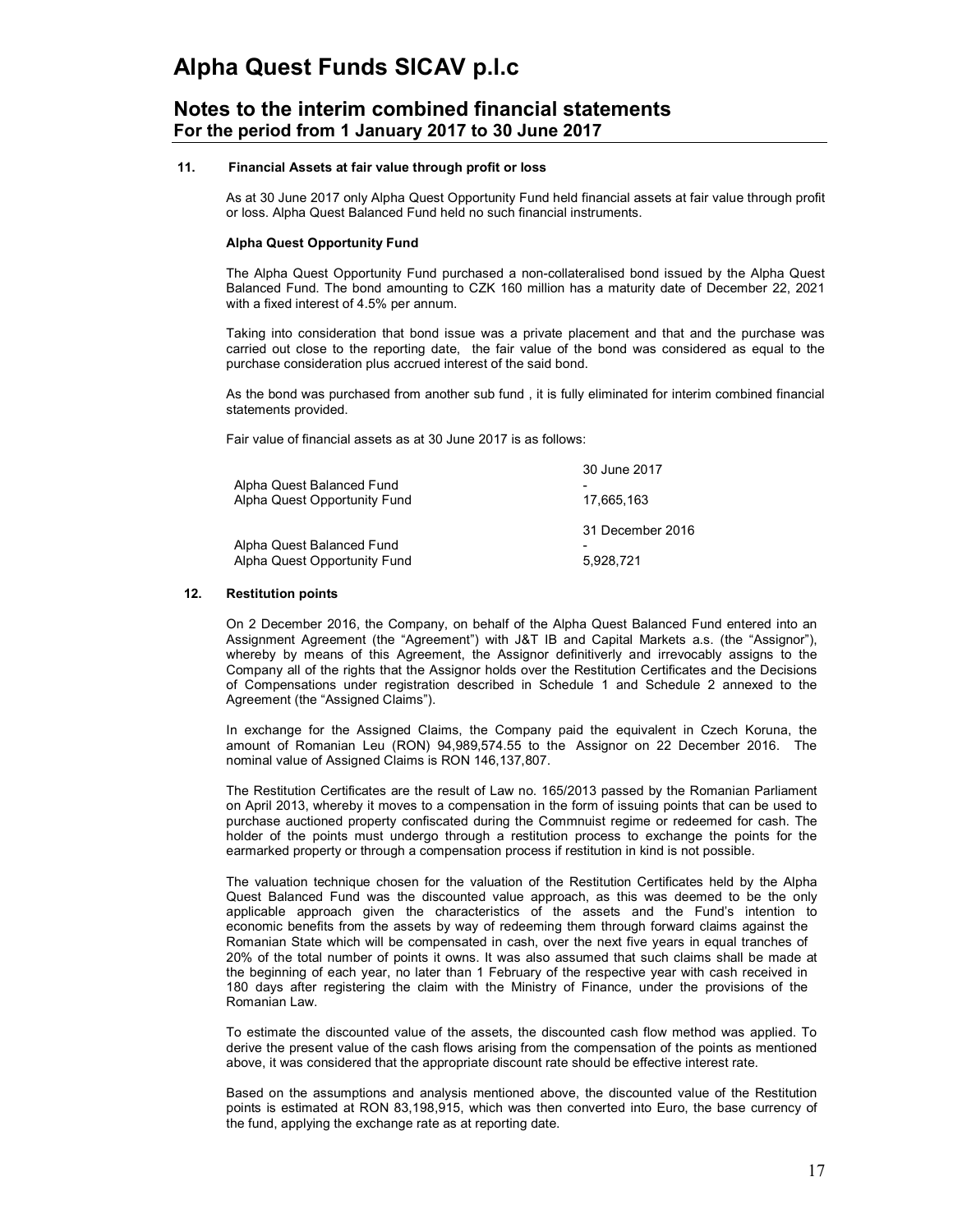## **Notes to the interim combined financial statements For the period from 1 January 2017 to 30 June 2017**

Alpha Quest Opportunity Fund have not issued any Restitution points in the period ended 30 June 2017

Discounted value of restitution points as at 30 June 2017 is follows:

| <b>In EUR</b>                | 30 ٿ |
|------------------------------|------|
| Alpha Quest Balanced Fund    | 18.2 |
| Alpha Quest Opportunity Fund |      |

**In EUR 30 June 2017** 18,233,380

Discounted value of restitution points as at 31 December 2016 is follows:

| In EUR                       | 31 December 2016 |
|------------------------------|------------------|
| Alpha Quest Balanced Fund    | 21.179.672       |
| Alpha Quest Opportunity Fund | -                |

### **13 Bonds issued**

On 22 December 2016, the Alpha Quest Balanced Fund issued a private placement bond of CZK 500 million. As at reporting date, the Sub-Fund attracted CZK 460 million, out of which CZK 160 million were subscribed by the Alpha Quest Opportunity Fund. The bond's maturity date is on 22 December 2021 with fixed annual coupons of 4.5%.

Alpha Quest Opportunity Fund have not issued any Bonds in the period ended 30.06.2017.

Net value of bonds issued after inter-fund elimination for interim combined financial statements purposes as at 30 June 2017 is as follows:

| In EUR                       | 30 June 2017 |
|------------------------------|--------------|
| Alpha Quest Balanced Fund    | (18,029,287) |
| Alpha Quest Opportunity Fund | 4.977.029*   |
| <b>Combined value</b>        | (13,052,258) |

Net value of bonds issued after inter-fund elimination for interim combined financial statements purposes as at 31 December 2016 is as follows:

| In EUR                       | 31.12.2016     |
|------------------------------|----------------|
| Alpha Quest Balanced Fund    | (17,045,079)   |
| Alpha Quest Opportunity Fund | 5.928.722*     |
| <b>Combined value</b>        | (11, 116, 354) |

\* Financial assets at fair value through profit or loss were eliminated for interim combined financial statements purposes.

### **14 Other payables**

#### **14.1 Management fees**

#### **Alpha Quest Balanced Fund**

The Company is entitled to receive a management fee of 3.5% per annum of the Sub-fund's net asset value, payable calculated and paid on annual basis.

The management fees for the current period amounted to EUR 115,881 (2016: Nil). The fees due for the reporting period are disclosed in the statement of comprehensive income and the outstanding management fees as at 30 June 2017 amounted to EUR 115,881 (2016: Nil).

#### **Alpha Quest Opportunity Fund**

The Company is entitled to receive a management fee of 1.5% per annum of the Sub-fund's net asset value, payable calculated and paid on annual basis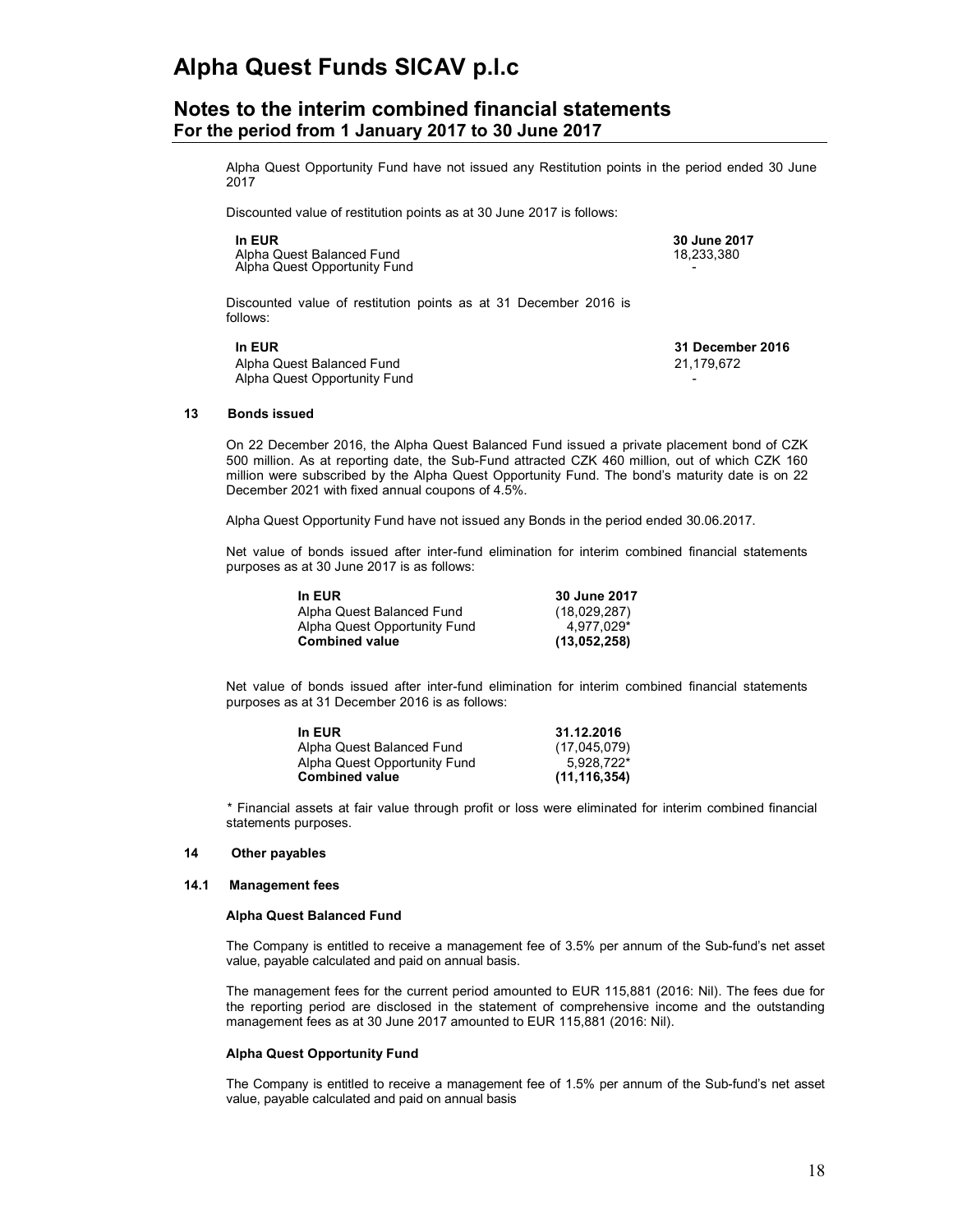## **Notes to the interim combined financial statements For the period from 1 January 2017 to 30 June 2017**

The management fees for the current period amounted to EUR 160,114 (2016: Nil). The fees due for the reporting period are disclosed in the statement of comprehensive income and the outstanding management fees as at 30 June 2017 amounted to EUR 160,114 (2016: Nil)

### **14.2 Administration fees**

The current Administrator, Amicorp Fund Services Malta Limited, is entitled to an administration fee under the terms of an agreement for each Sub-fund of the Company. The Administrator is entitled to receive the following fee on each Sub-fund:

| NAV size             | Administration fee                                                    |
|----------------------|-----------------------------------------------------------------------|
| $0 - EUR$ 50 million | EUR 10,000 p.a.                                                       |
| Over EUR 50 million  | EUR 12,000 p.a. plus 0.03% on the amount in excess of EUR 50 million. |

The administration fees for the current period for each Sub-fund amounted to EUR 5,000. The fees due for the reporting period are disclosed in the statement of comprehensive income and the outstanding administration fees as at 30 June 2017 amounted to EUR 5,833 (2016: EUR 833) for each Sub-fund.

The Custodian charges fees only for safekeeping in respect of listed equities and bonds, ETF's, money market instruments and units in third party Collective Investment Schemes, which are held under Custodian's global custody network, and for which Custodian has received Proper Instructions by the Investment Committee to perform such safekeeping function. Custodian fees paid for the period from 1 January 2017 to 30 June 2017 amounted to EUR 5,122 and Nil for Alpha Quest Opportunity Fund and Alpha Quest Balanced Fund respectively.

## **14.3 Other payables**

| 30 June 2017                          | Alpha<br>Quest     | <b>Alpha Quest</b><br><b>Balanced</b> | <b>Alpha Quest</b><br><b>Opportunity Fund</b> |
|---------------------------------------|--------------------|---------------------------------------|-----------------------------------------------|
|                                       | SICAV plc          | <b>Fund</b><br><b>EUR</b>             | <b>EUR</b>                                    |
|                                       | <b>EUR</b>         |                                       |                                               |
| Incentive fee accrued                 |                    | 1,068,376                             | 423,273                                       |
| Management fee payable                |                    | 115,881                               | 160,114                                       |
| Administration fee payable            |                    | 5,833                                 | 5,833                                         |
| Annual fee payable                    |                    | 500                                   | 500                                           |
| Annual financial statement            |                    |                                       |                                               |
| fee payable                           |                    | 675                                   | 675                                           |
| Audit fee payable                     |                    | 2,750                                 | 2,750                                         |
| Director fee payable                  |                    | 7,500                                 | 7,500                                         |
| Reporting fee payable                 |                    | 437                                   | 437                                           |
| Secretarial fee payable               |                    | 885                                   | 885                                           |
| Taxation expenses payable             |                    | 500                                   | 500                                           |
| Other payable and accrued<br>expenses |                    | 1,003                                 | 23,529                                        |
| Incorporation expenses                |                    |                                       | 20,000                                        |
| payable                               |                    |                                       |                                               |
|                                       |                    | 1,204,340                             | 645,996                                       |
| 31 December 2016                      | <b>Alpha Quest</b> | <b>Alpha Quest</b>                    | <b>Alpha Quest</b>                            |
|                                       | SICAV plc          | <b>Balanced Fund</b>                  | <b>Opportunity Fund</b>                       |
|                                       | <b>EUR</b>         | <b>EUR</b>                            | <b>EUR</b>                                    |
| Formation expenses                    | 10,000             | 20,000                                | 20,000                                        |
| Administration fee                    |                    | 833                                   | 833                                           |
| Other payables                        | 1,180              | 1,003                                 | 1,003                                         |
|                                       | 11,180             | 21,836                                | 21,836                                        |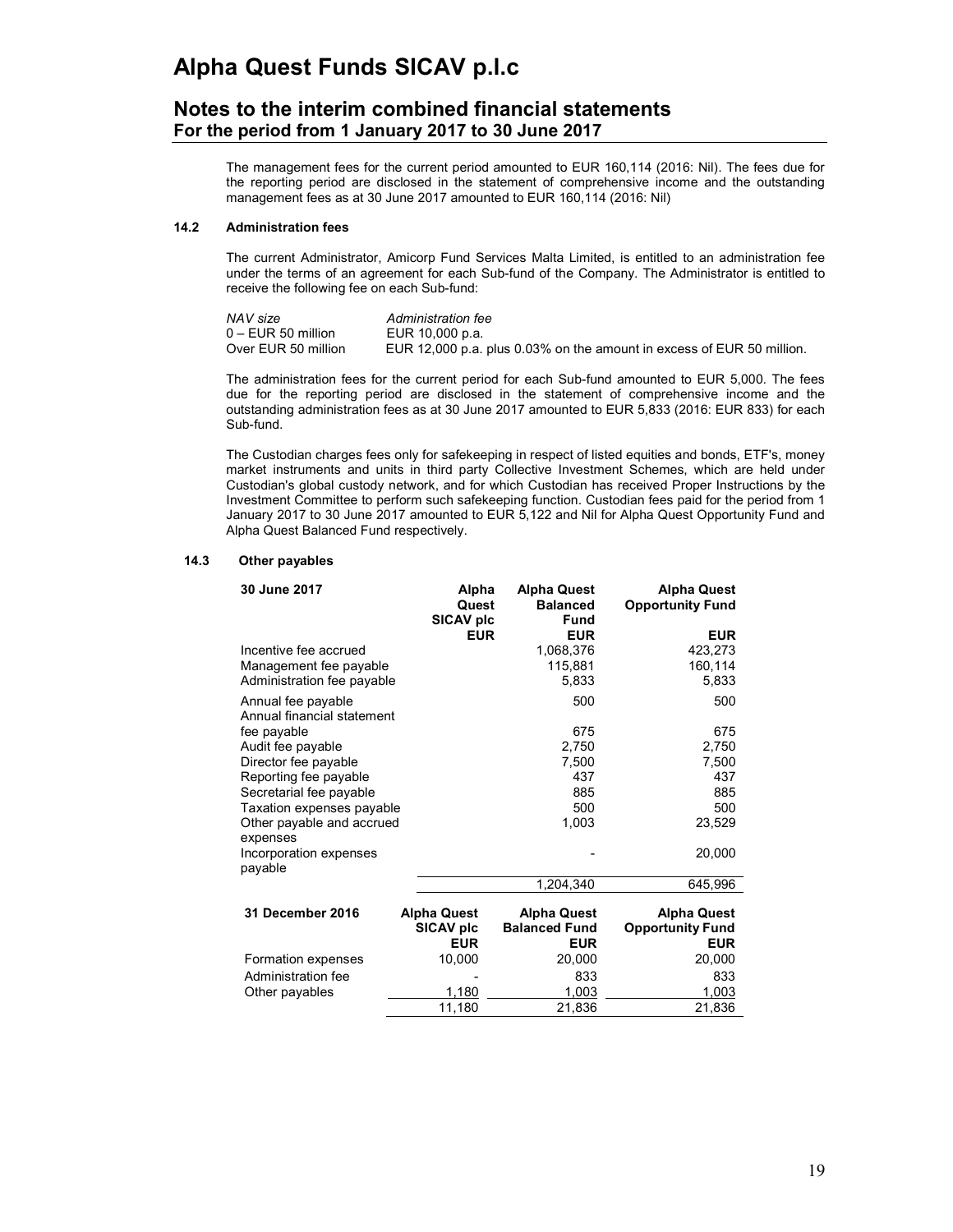## **Notes to the interim combined financial statements For the period from 1 January 2017 to 30 June 2017**

### **15 Interest income**

Interest income of Sub-funds consists of interest income from financial assets at fair value through profit or loss and unwinding discount of restitution points. For details refer to note 11 and 12, respectively.

Interest income of Sub-funds for the period ended as at 30 June 2017 is as follows:

| In EUR<br>Alpha Quest Balanced Fund<br>Alpha Quest Opportunity Fund<br><b>Combined value</b> | 30 June 2017<br>236,327<br>20.315* |
|----------------------------------------------------------------------------------------------|------------------------------------|
| In EUR                                                                                       | <b>31 December 2016</b>            |
| Alpha Quest Balanced Fund                                                                    | 100.765                            |
| Alpha Quest Opportunity Fund                                                                 | 7,402*                             |
| <b>Combined value</b>                                                                        | 100,765                            |

\* As financial assets at fair value through profit or loss were eliminated for interim combined financial statements purposes, interest income is eliminated against part of interest expense as well. For details about interest expense see note 16.

### **16 Financial expenses**

Financial expenses comprise interest expense from bonds issued, net gain or loss on financial assets at fair value through profit or FX gains or losses.

Interest expense is from bonds issued by Alpha Quest Balanced Fund, see note 13. There are no other financial liabilities due by any of Sub-funds.

Financial expenses of Sub-funds for the period ended as at 30 June 2017 is as follows:

### **30 June 2017**

| In EUR                                                    | <b>Interest</b><br>expense | Net loss on<br>financial assets<br>at FVTPL | <b>FX loss</b> |
|-----------------------------------------------------------|----------------------------|---------------------------------------------|----------------|
| Alpha Quest Balanced Fund<br>Alpha Quest Opportunity Fund | $(396, 248)^*$             | $\overline{\phantom{a}}$                    | (707,091)      |
| <b>Combined value</b><br>31 December 2016                 | (277, 422)                 | ٠                                           | (707, 091)     |

| In EUR                       | <b>Interest</b><br>expense | Net loss on<br>financial assets<br>at FVTPL | <b>FX loss</b> |
|------------------------------|----------------------------|---------------------------------------------|----------------|
| Alpha Quest Balanced Fund    | $(21,280)^*$               | -                                           | (61, 402)      |
| Alpha Quest Opportunity Fund |                            | (78,680)                                    |                |
| <b>Combined value</b>        | (13, 878)                  | (78, 680)                                   | (61, 402)      |

\* As financial assets at fair value through profit or loss were eliminated for interim combined financial statements purposes, part of interest expense is eliminated against interest income as well. For details about interest income see note.